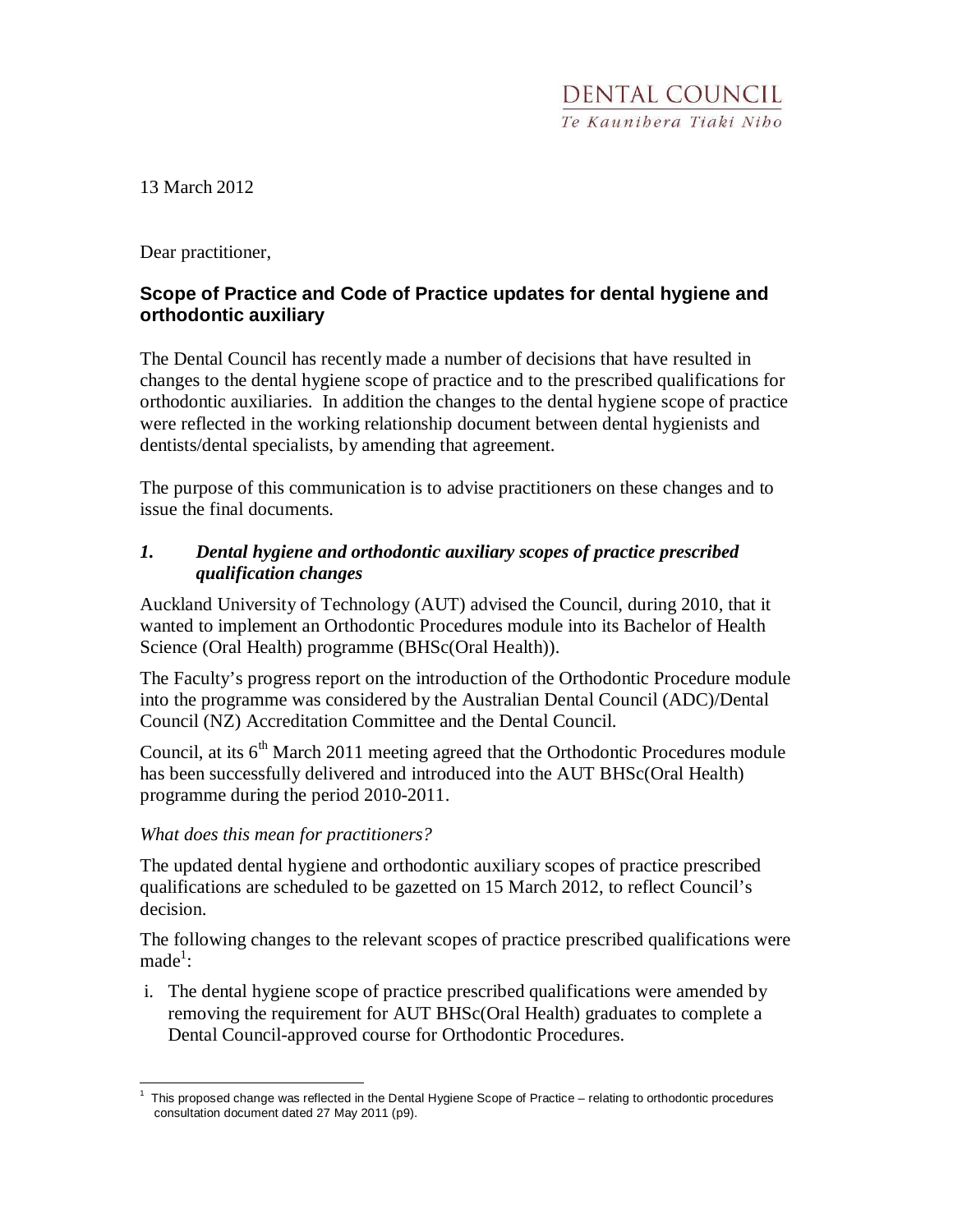This means that those registered BHSc(Oral Health) 2011 graduates with the exclusions for *Orthodontic Procedures,* would have new registration certificates issued to them with no exclusion. These changes will also be reflected on their APC certificates issued during the 2012/13 APC renewal cycle.

In future AUT BHSc(Oral Health) cohorts will not have to do an additional Dental Council-approved course to perform orthodontic procedures.

A copy of the revised dental hygiene scope of practice prescribed qualifications is enclosed (*Attachment 1*).

ii. The prescribed qualifications of the orthodontic auxiliary scope of practice were amended by the addition of the AUT BHSc(Oral Health) programme.

A copy of the revised orthodontic auxiliary scope of practice prescribed qualifications is enclosed (*Attachment 2*).

#### *2. Revised working relationship between dental hygienists and dentists/dental specialists*

Council issued two consultation documents during 2011 on proposed changes to the dental hygiene scope of practice, with the first document being issued during May and the follow-up consultation issued during September. These consultations proposed changes to align the activities relating to orthodontic procedures in the dental hygiene scope of practice with those procedures contained in the orthodontic auxiliary scope of practice. Council also consulted on changing the supervision levels of specific orthodontic procedures in the dental hygiene scope of practice to be performed under direct clinical supervision. These proposals were approved by Council and the revised dental hygiene scope of practice was issued to practitioners on 20 December 2011.

The consequential scope changes were updated in the working relationship to ensure alignment between the scope of practice and the working relationship document between dental hygienists and dentists or dental specialists. A copy of the updated working relationship between dental hygienists and dentists or dental specialists is enclosed (*Attachment 3*).

Practitioners should familiarise themselves with the amended version of this working relationship, as well as sign a new working relationship between the dental hygienist and dentist or dental specialist to ensure compliance with this Code of Practice of Council.

If you have any questions in relation to any of these changes, please feel free to contact the Dental Council at (04) 499 4820 or inquiries@dcnz.org.nz.

Yours sincerely

Modelo

Mark Rodgers Acting Chief Executive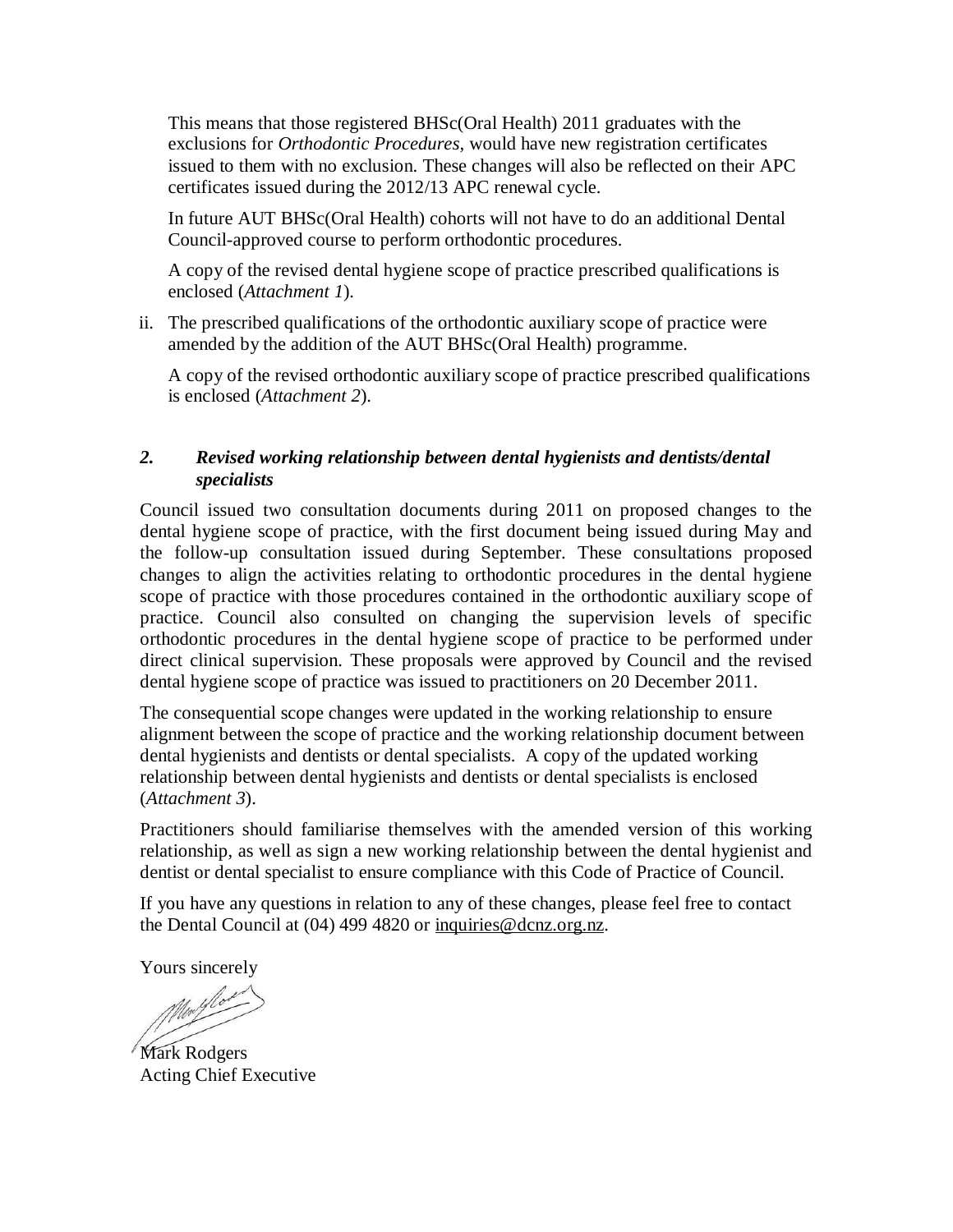# **Scope of Dental Hygiene Practice**

## **Prescribed Qualifications**

-

- 1. Bachelor of Oral Health, University of Otago; or
- 2. Bachelor of Health Science in Oral Health, Auckland University of Technology; or
- 3. Certificate in Dental Hygiene issued by Otago Polytechnic and approved experience in the provision of oral health services within the scope of dental hygiene practice; and Dental Council approved courses for Administering Local Anaesthetic, Undertaking Orthodontic Procedures, Intra-oral Radiography and Extra-oral Radiography; or
- 4. New Zealand Defence Force training programme in Dental Hygiene and approved experience in the provision of oral health services within the scope of dental hygiene practice; and Dental Council approved courses for Administering Local Anaesthetic, Undertaking Orthodontic Procedures, Intra-oral Radiography and Extra-oral Radiography; or
- 5. Diploma in Dental Hygiene issued by a New Zealand educational institution; and Dental Council approved courses for Administering Local Anaesthetic, Undertaking Orthodontic Procedures, Intra-oral Radiography and Extra-oral Radiography; or
- 6. Diploma in Dental Hygiene, University of Otago (Orthodontic Procedures conferred from 2002) and Dental Council approved courses for Administering Local Anaesthetic and Extra-oral Radiography, or
- 7. Bachelor of Health Science (Endorsement in Dental Hygiene), University of Otago; or
- 8. an undergraduate dental hygiene degree or diploma from the Australian Dental Council or Dental Board of Australia accredited educational institution that included education in Administering Local Anaesthetic, Undertaking Orthodontic Procedures, Intra-oral Radiography and Extra-oral Radiography and registration in Australia  $\frac{1}{\cdot}$ ; or
- 9. an undergraduate dental hygiene degree or diploma, or undergraduate dental degree; and a pass in the Dental Council Dental Hygiene Registration Examination; or
- 10. an undergraduate dental hygiene degree or diploma or undergraduate dental degree and a pass in the USA National Board Dental Hygiene Examination or Canadian National Dental Hygiene Certification Examination and a pass in a USA or Canadian regional or state board dental hygiene clinical examination; and registration with a USA or Canadian dental authority; and Dental Council approved courses for Administering Local Anaesthetic, Undertaking Orthodontic Procedures, Intra-oral Radiography and Extra-oral Radiography; or
- 11. a Commission on Dental Accreditation (CDA) accredited undergraduate dental hygiene degree or diploma; a pass in the USA National Board Dental Hygiene Examination or Canadian National Dental Hygiene Certification Examination; and registration with a USA or Canadian dental authority; and Dental Council approved

<sup>1</sup> With the introduction of the National Registration and Accreditation Scheme in 2010 all Australian State Licensing Boards were replaced by the Dental Board of Australia.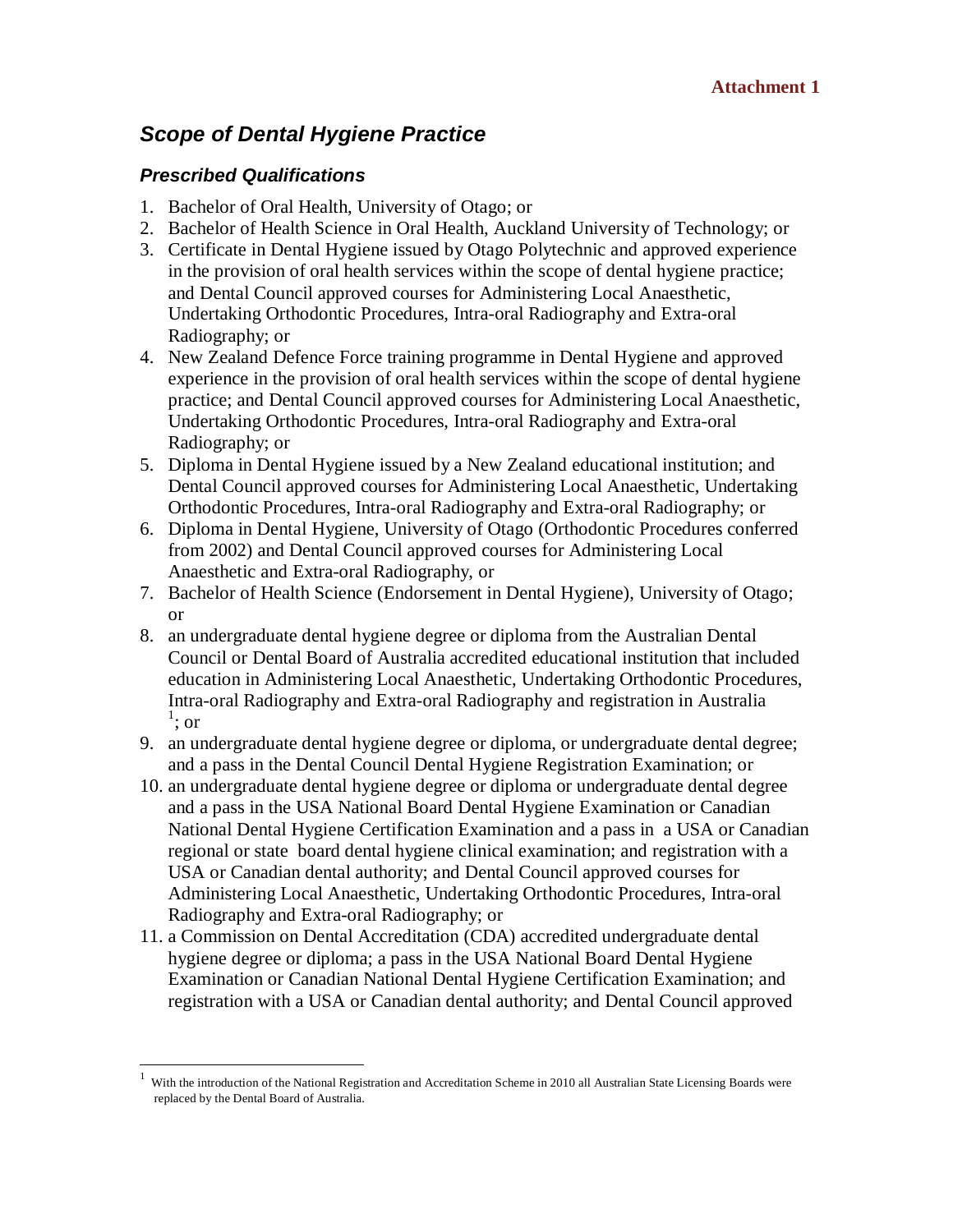courses for Administering Local Anaesthetic, Undertaking Orthodontic Procedures, Intra-oral Radiography and Extra-oral Radiography; or

- 12. a General Dental Council (GDC) accredited undergraduate dental hygiene degree or diploma from the United Kingdom; and registration with the GDC; and Dental Council approved courses for Administering Local Anaesthetic, Undertaking Orthodontic Procedures, Intra-oral Radiography and Extra-oral Radiography; or
- 13. a Certificate or Diploma in Dental Hygiene conferred by the GDC; and registration with the GDC; and Dental Council approved courses for Administering Local Anaesthetic, Undertaking Orthodontic Procedures, Intra-oral Radiography and Extraoral Radiography.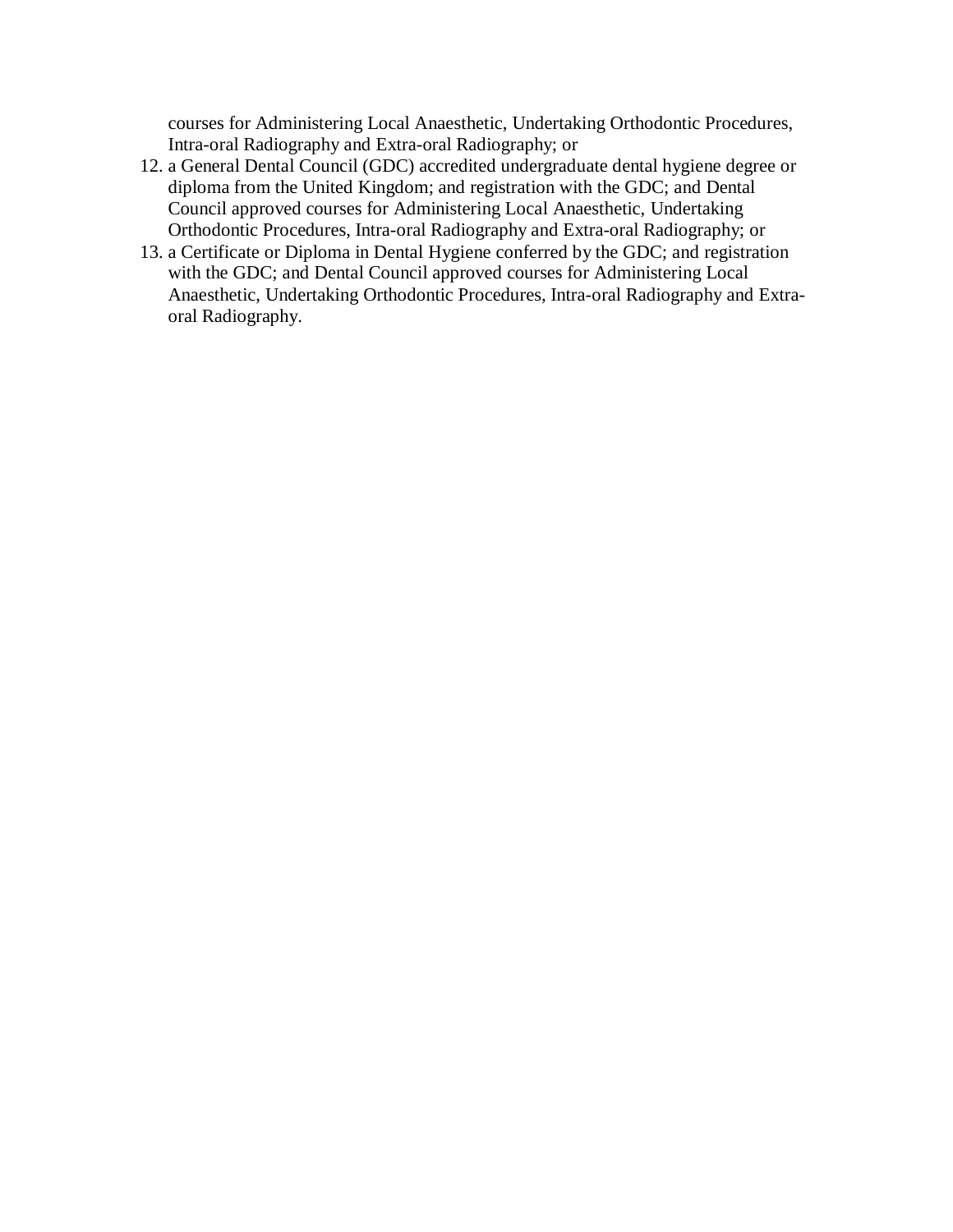# **Scope of Orthodontic Auxiliary Practice**

#### **Prescribed Qualifications**

- Graduate Certificate of Orthodontic Assisting, Academy of Orthodontic Assisting; possession of a dental therapy, dental hygiene or dentistry qualification and approved experience in the provision of orthodontic auxiliary services under the direction and supervision of a dentist or dental specialist who can attest to competency<sup>1</sup>.
- Certificate of Orthodontic Assisting, New Zealand Association of Orthodontists: Orthodontic Auxiliary Training Programme<sup>2</sup>.
- Bachelor of Oral Health, University of Otago and registration in the Scope of Dental Hygiene Practice.
- Bachelor of Health Science in Oral Health, Auckland University of Technology conferred from 2011, and registration in the Scope of Dental Hygiene Practice.
- Bachelor of Health Science (Endorsement in Dental Hygiene), University of Otago conferred from 2002, and registration in the Scope of Dental Hygiene Practice.
- Diploma in Dental Hygiene, University of Otago conferred from 2002, and registration in the Scope of Dental Hygiene Practice.

<sup>&</sup>lt;u>.</u> 1 The Dental Council approved this prescribed qualification on 10 July 2006.

<sup>&</sup>lt;sup>2</sup> The Dental Council approved this prescribed qualification on 15 February 2010.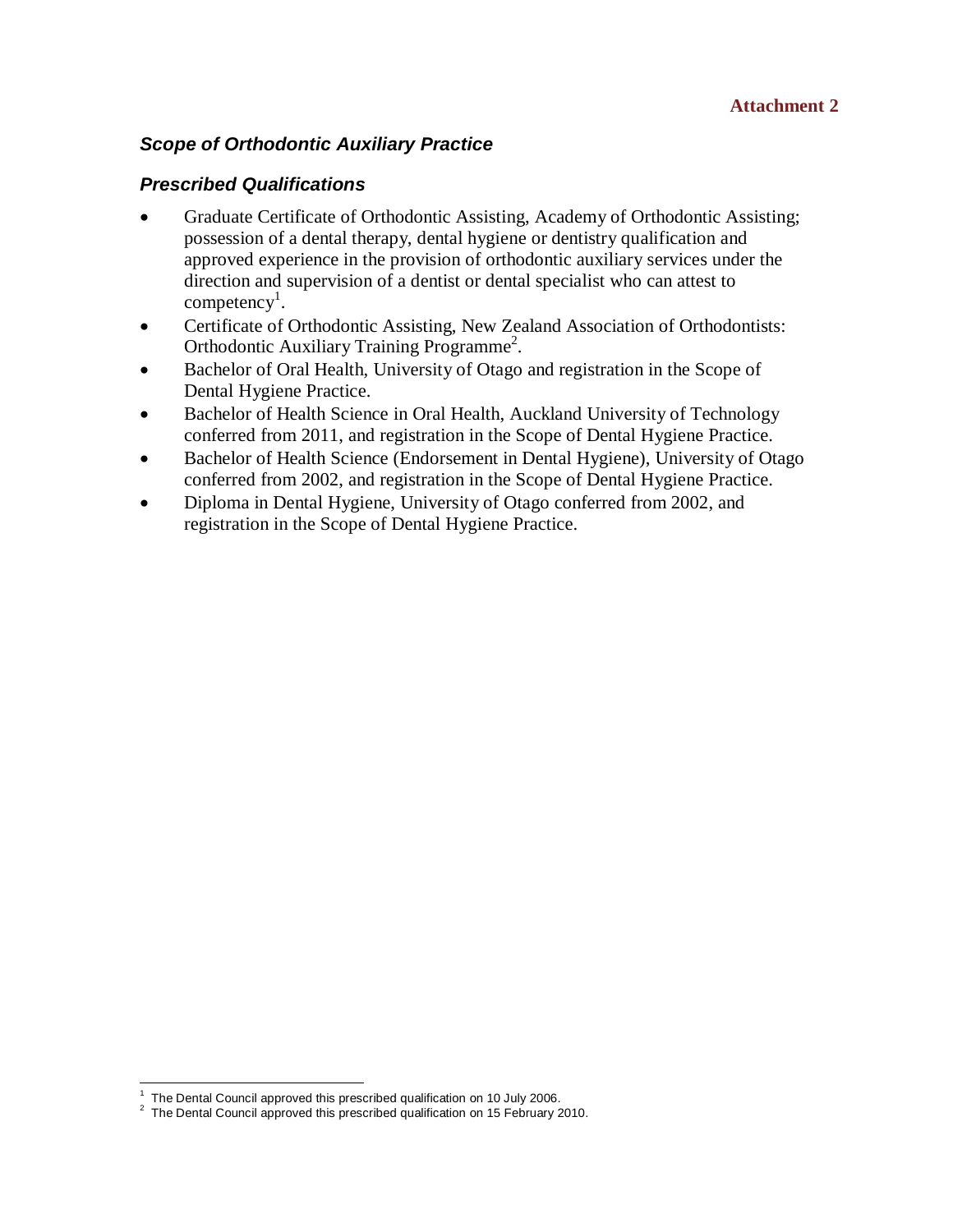# **Attachment 3** DENTAL COUNCIL Te Kaunibera Tiaki Nibo

#### **Code of Practice - Working Relationship between Dental Hygienists and Dentists/Dental Specialists**

*This code of practice applies to the working relationship between dental hygienists and dentists/dental specialists* 

#### **Code of practice rationale**

1 The Health Practitioners Competence Assurance Act 2003 ("the Act") promotes the continuation of a team approach between dental hygienists and dentists/dental specialists in relation to the delivery of dental hygiene services within the overall provision of integrated care to patients.

#### **Objectives of this code of practice**

- 2 This Code of Practice describes the working relationship between dental hygienists and dentists/dental specialists. Specifically, the objectives of this code of practice are to describe the general functions and levels of supervision required by dental hygienists and to provide detail on their scope of practice.
- 3 This code of practice is designed to assist practitioners to understand the requirements of dental hygiene practice and to facilitate appropriate clinical guidance and, where applicable, direct clinical supervision. The activities that registered dental hygienists practise are set out in the scopes of practice detailed in Appendix 1.

#### **Dental hygiene scope of practice**

- 4 Dental hygiene practice is a subset of the practice of dentistry and is commensurate with a dental hygienist's approved education, training and competence.
- 5 A dental hygienist's major role is in the provision of oral health education and the prevention of oral disease to promote healthy oral behaviours. A dental hygienist's primary task is in the prevention and non-surgical treatment of periodontal diseases. A dental hygienist guides patients' personal care to maintain sound oral tissues as an integral part of their general health.
- 6 Dental hygienists practise in a team situation with clinical guidance 1 provided by a practising dentist/dental specialist.
- 7 Some activities of dental hygiene practice require direct clinical supervision<sup>2</sup> by a dentist/dental specialist.

 1 Details on Clinical Guidance are described in paragraphs 23-43.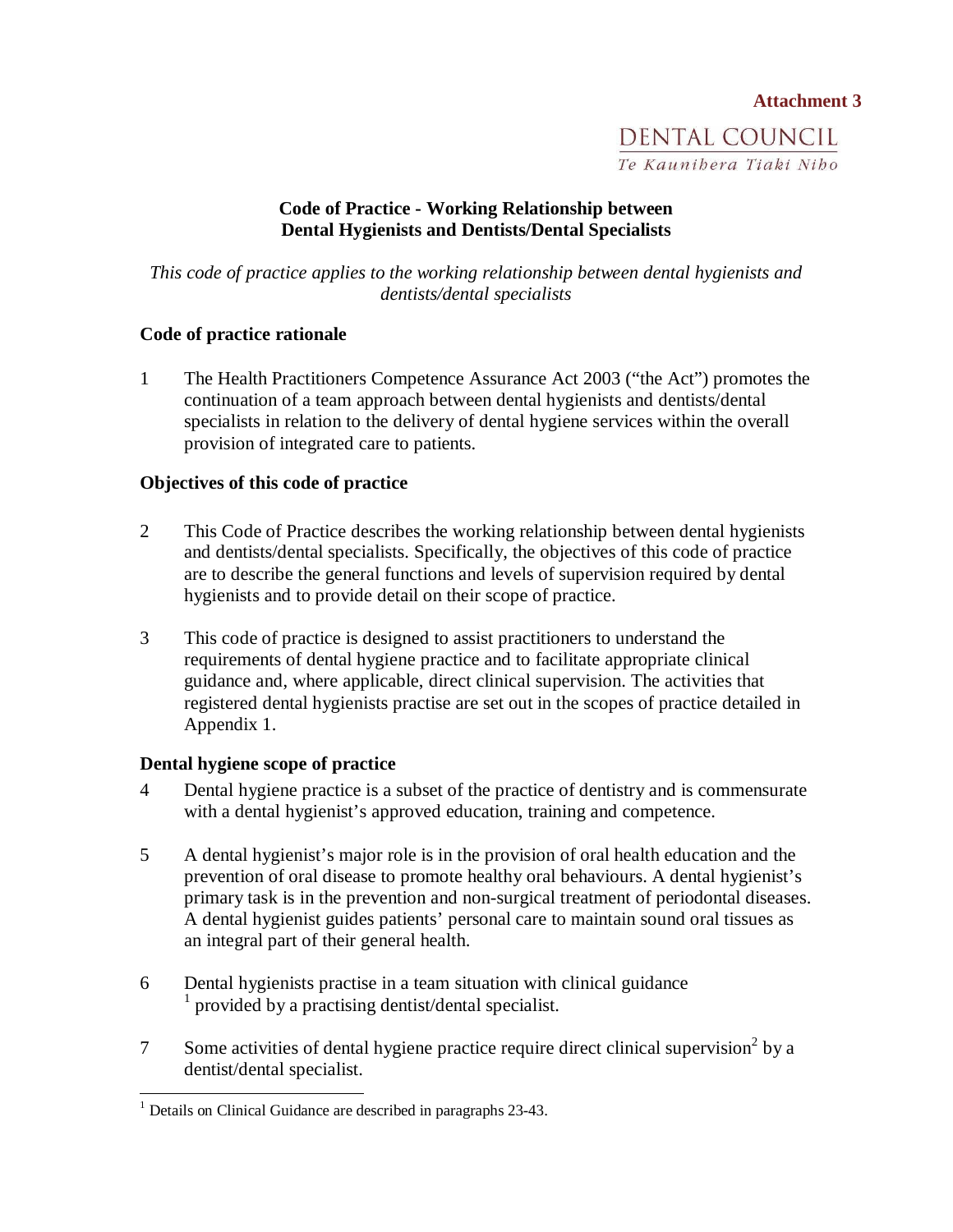- 8 Dental hygienists are responsible and accountable for their own clinical practice within their scope of practice, but the dentist/dental specialist is responsible and accountable for the clinical guidance and direct clinical supervision, where applicable, provided.
- 9 Previously gazetted additional scopes of practice in dental hygiene were merged into the general dental hygiene scope of practice on 17 March 2011. This means that those practitioners who were not registered in any of the additional scopes of practice before the change will have exclusions on their registration in any of the following areas: Orthodontic Procedures; Local Anaesthetic; Extra-oral Radiography; and Intra-oral Radiography. Practitioners with any of these exclusions on their scope of practice cannot perform any of these activities.
- 10 Dental hygienists must not practise outside the boundaries of the scope of practice they are registered in.

#### **Previously registered Dental Auxiliaries**

- 11 The interim category of Dental Auxiliary registration was established to provide for non-hygiene qualified practitioners, who were providing dental hygiene services up to September 2004, to continue to practise with the introduction of the Health Practitioners Competence Assurance Act 2003.
- 12 The dental auxiliary scope of practice was closed in September 2009.
- 13 All practitioners that were previously registered in the dental auxiliary scope of practice were migrated into the dental hygiene scope of practice with a *limited scope of practice*, based on a set of criteria.
- 14 The activities within the dental hygiene scope of practice that they are allowed to perform is commensurate with their training, experience and competence and includes: recording medical and dental health histories; examining and recording of oral tissues; providing oral health education, information, promotion and counselling; scaling and prophylaxis of supra and subgingival tooth surfaces; applying and dispensing non-prescription preventive agents and fissure sealants; applying and dispensing topical agents for the treatment of tooth surface sensitivity and tooth discolouration; taking impressions, recording occlusal relationships and making study models; taking impressions, constructing and fitting mouthguards and bleaching trays; and taking intra and extra-oral photographs.<sup>3</sup>
- 15 These dental hygienists registered with a limited scope of practice and a dental auxiliary qualification must practice:

 $\overline{a}$ 

 $2^2$  Details on Direct Clinical Supervision are described in paragraphs 44-58.

<sup>&</sup>lt;sup>3</sup> The limited scope of practice registrations were considered on a case by case basis. Some practitioners may, therefore, not have all of these permitted activities approved as their registered scope of practice.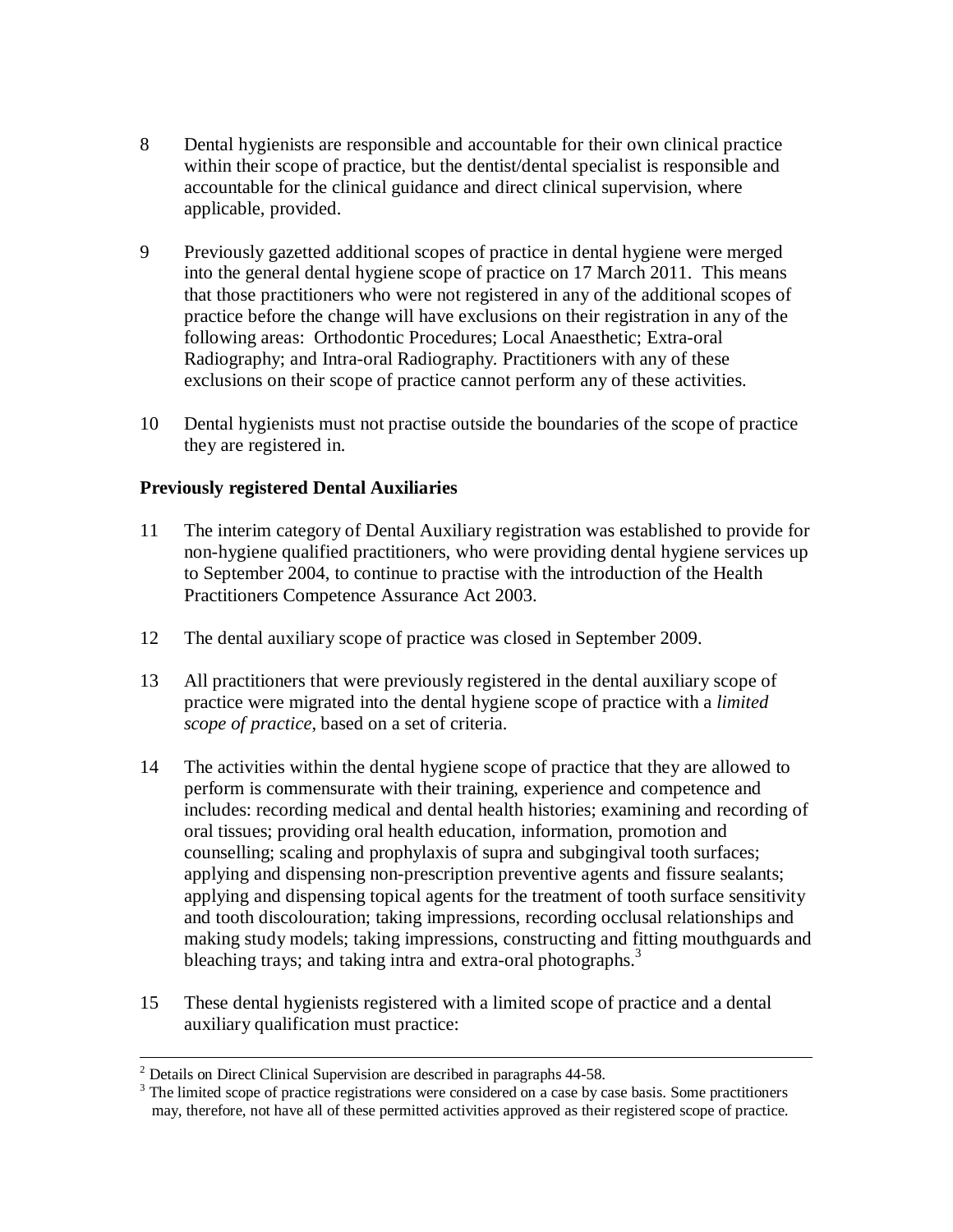- a) under the direct clinical supervision of a dentist/dental specialist who is present on the premises at which the work is carried out; and
- b) subject to an initial dental and periodontal examination having been carried out for each patient by a dentist/dental specialist, responsible for the patient's clinical care outcomes.
- 16 These hygienists must also publicly display their annual practising certificates.

#### **Principles of this code of practice**

- 17 The Dental Council's approved scope of practice for dental hygiene prescribes a working relationship that requires the activities to be performed under either the clinical guidance or direct clinical supervision of a dentist/dental specialist.
- 18 The particular responsibilities and requirements associated with these different levels of supervision are described in the rest of the document.
- 19 All activities performed by hygienists with a limited scope of practice must be practised under the direct clinical supervision of a dentist/dental specialist.
- 20 Activities such as radiography, use of laser technology and access to prescription medicines have additional requirements that are defined in other legislation.
- 21 It is the responsibility of both the dentist/dental specialist and the dental hygienist to be aware of and practice in accordance with the current legislation and this Code of Practice.
- 22 Dental hygienists and the dentists/dental specialists who supervise them must jointly review and sign a Code of Practice Agreement.

#### **Clinical guidance**

- 23 Clinical guidance means the professional support and assistance provided to a dental hygienist by a practising dentist/dental specialist as part of the provision of overall integrated care to the patient group.
- 24 Dental hygienists and dentists/dental specialists normally work from the same premises, providing a team approach.
- 25 Clinical guidance may be provided at a distance, provided the hygienist is not registered with a limited scope, but appropriate access must be available to ensure that the dentist/dental specialist is able to provide guidance and advice when required, and maintain general oversight of the clinical care outcomes of the patient group.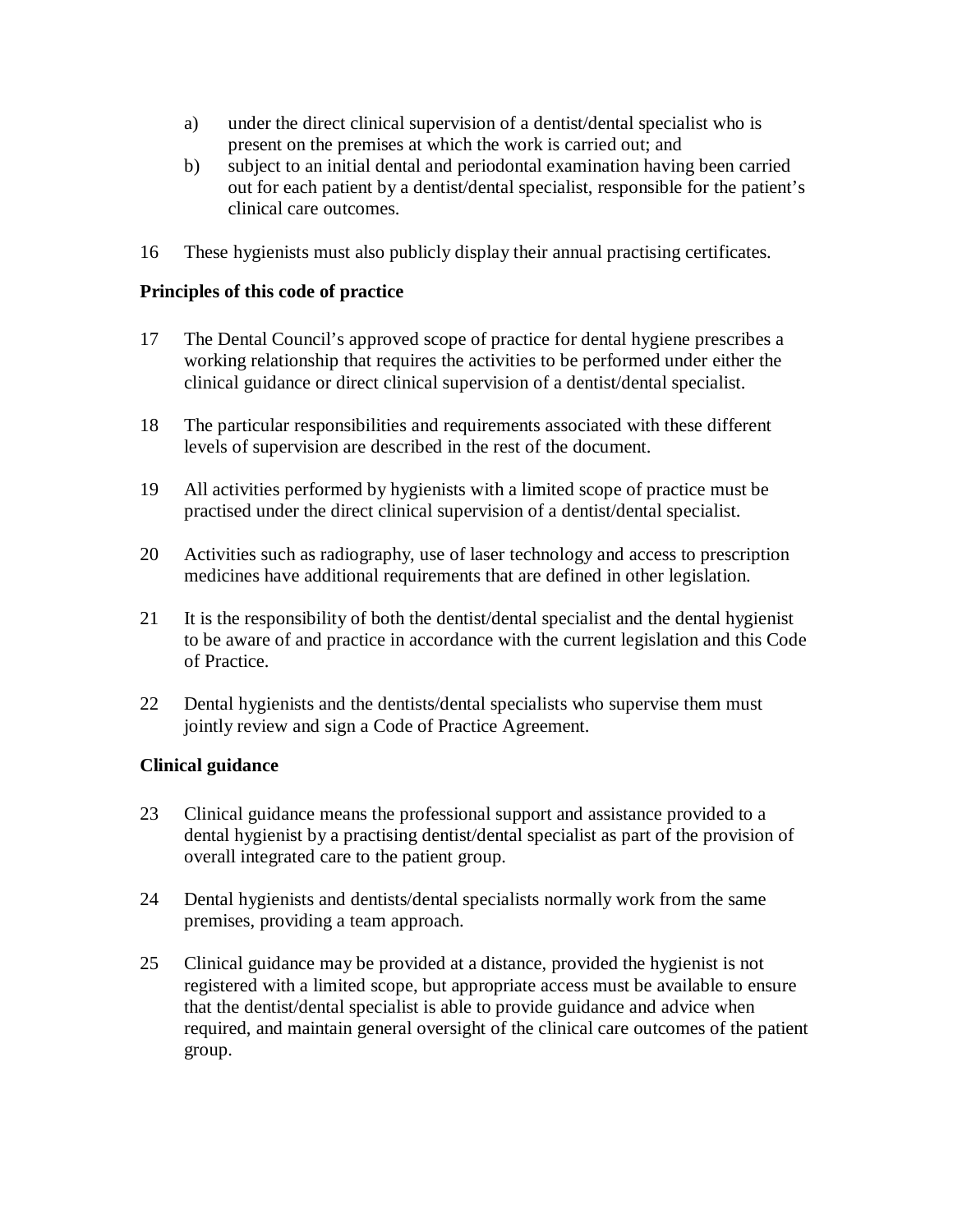#### *Responsibilities within the working 'Clinical guidance' relationship.*

26 Hygienists assess, plan and provide periodontal care within the boundaries of their education, training, competence and scope of practice. The dental hygienist is responsible and accountable for the management of his/her own clinical practice within the boundaries of his/her scope of practice. The dentist/dental specialist is responsible for the overall management of the patient's dental health within a team service delivery system.

## *Responsibilities of the dentist/dental specialist*

#### *Examination and timely advice on procedures*

- 27 In relation to examination and timely advice on procedures and in keeping with the clinical guidance and/or clinical supervision relationship between the dental hygienist and dentist/dental specialist, the dentist/dental specialist should:
	- a) be the first team member to examine any new patient<sup>4</sup> to a practice to diagnose the disease processes for that patient – the dentist/dental specialist formulates an overall dental care plan and makes a referral to the hygienist where appropriate;
	- b) be responsible for the initial assessment of the patient's medical history (as part of the patient's overall treatment plan) and be available for advice regarding the subsequent medical history reassessments performed prior to, but associated with, on-going hygiene treatment/maintenance;
	- c) collaborate with the dental hygienist regarding the ongoing periodontal health status of the patient receiving hygiene treatment – the dentist/dental specialist should provide an ongoing yearly review of the periodontal status of the patients within his/her practice;
	- d) be available for timely advice regarding any hygiene treatment needs. If the dentist/dental specialist, whose role it is to provide the clinical guidance for the hygienist, is off the premises and not contactable, another dentist/dental specialist should be contactable for such guidance; and
	- e) be prudent regarding such availability when a new graduate hygienist is employed or contracted to provide hygiene services – recognition should be given to the need for added support for this group of hygienists.

#### *Continuing professional development*

28 In relation to continuing professional development (CPD) the dentist/dental specialist should support the dental hygienist's continuing education, by assisting the hygienist with appropriate access to, and allowing time for attendance at, CPD opportunities.

<sup>-</sup>4 A new patient is someone who is new to the practice but does not include self-referred patients or patients who have been referred by a dentist external to the practice. The responsibilities of the hygienist and the onsite dentist in relation to self-referred and external dentist-referred patients are set out in paragraphs 30-36.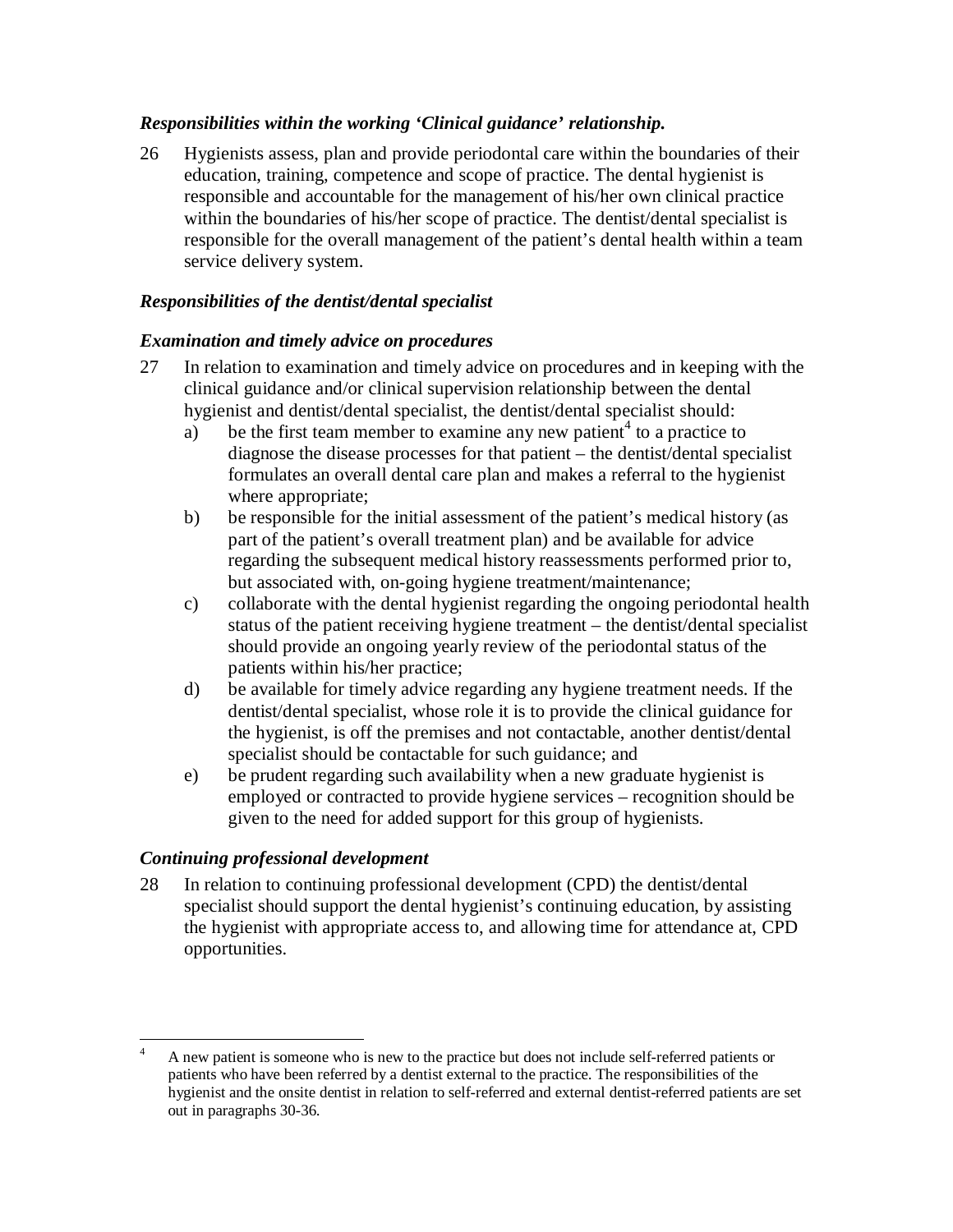#### *Appropriate management and referral*

- 29 In relation to appropriate management and referral the dentist/dental specialist should:
	- a) collaborate with the dental hygienist regarding treatment beyond his or her scope of practice to ensure appropriate management and referral where necessary; and
	- b) provide professional advice in a timely manner to facilitate best care for the patient.

#### *Responsibilities in relation to self-referred patients*

- 30 A self-referred patient is someone who requests treatment from a dental hygienist without being referred by a dentist.
- 31 Dental hygienists with a limited scope must not see patients unless they have previously been examined by their supervising dentist.
- 32 In relation to patients who self-refer directly to a hygienist:
	- a) the dental hygienist, before commencing treatment, must take the patient's medical history and have this assessed by the dentist providing the onsite clinical guidance;
	- b) the dental hygienist should seek and record advice and clinical guidance from the dentist/dental specialist who has signed the Code of Practice Agreement and has undertaken the responsibility for that role at the treatment location;
	- c) the dentist should be available to provide advice and consultation in relation to the practice of the dental hygienist in situations of patient "self-referral";
	- d) the dental hygienist must inform a self-referred patient that they should see a dentist for an overall dental care plan within each twelve month period – this can be done, for example, by way of having the patient sign a document to this effect (see Appendix 2); and
	- e) where the patient has a regular dentist, the hygienist should provide that dentist with updated details of the hygiene treatment provided.
- 33 Modified self-referral responsibilities exist in relation to patients who self-refer for sports mouth guards.
- 34 Dental hygienists, within their registered scope of practice, can take impressions, construct and fit sports mouth guards for self-referred patients without the need for the dentist to assess the medical history or be onsite.
- 35 However the dentist must be aware that this activity is being undertaken and be available for advice if required and the dental hygienist must abide by the requirements of the relevant codes of practice and must refer in the event of the patient not being dentally fit.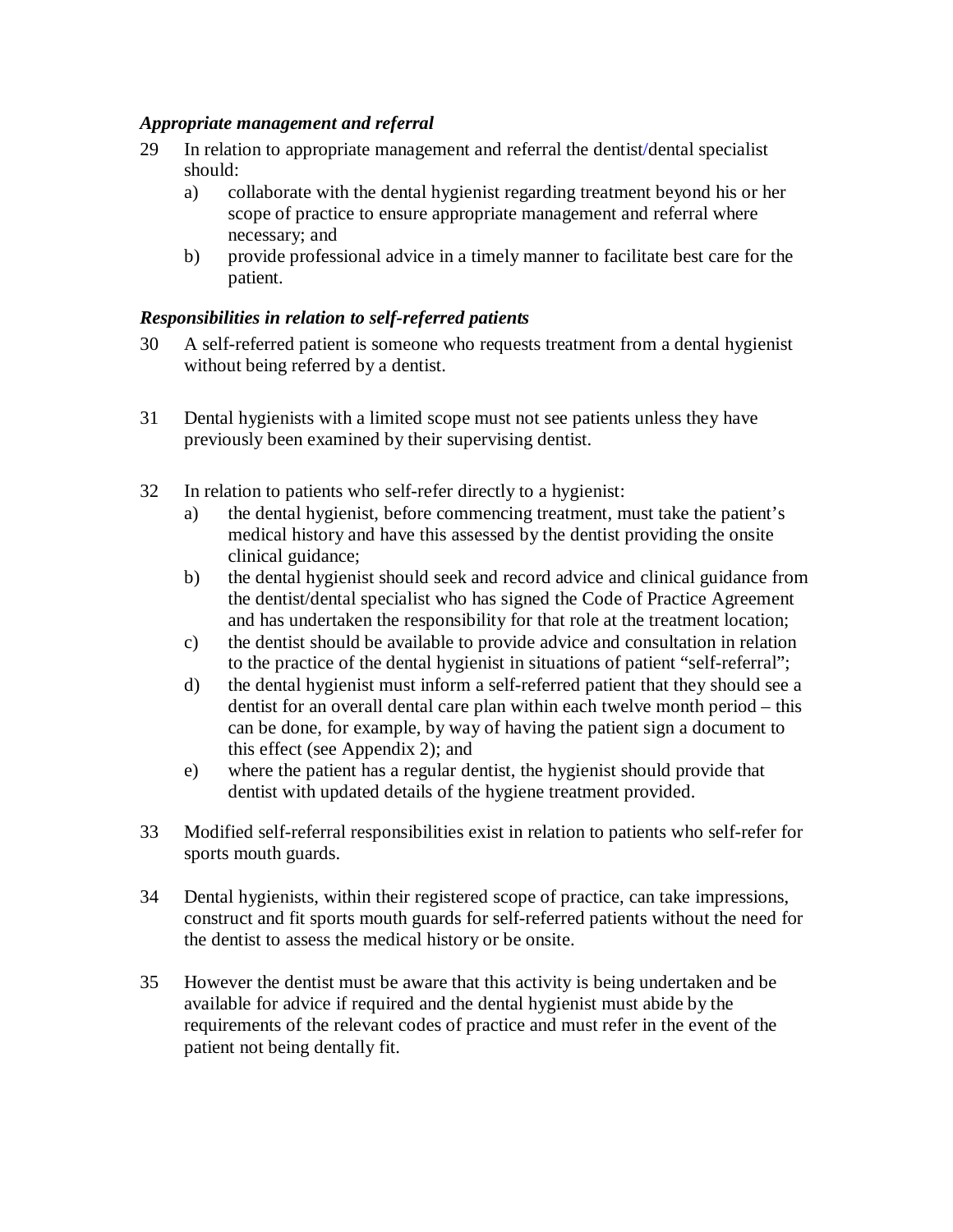#### *Responsibilities in relation to patients referred by other dentists*

- 36 In relation to patients who are referred by dentists from outside the practice at which the dental hygiene care is being delivered:
	- a) the dental hygienist, before commencing treatment, must have evidence that the patient's medical history has been taken and that this has been assessed by a dentist;
	- b) the hygienist should seek and record advice and clinical guidance from the dentist/dental specialist who has signed the Code of Practice Agreement and has undertaken the responsibility for that role at the treatment location;
	- c) the dentist should be available to provide advice and consultation in relation to the practice of the dental hygienist in situations of patients referred by dentists outside the practice; and
	- d) the hygienist should provide the external referring dentists with updated details of the hygiene treatment provided.

#### *Responsibilities in relation to off-site care (treatment provided outside the dental practice environment)*

- 37 In relation to patients seen in a site other than their usual dental practice (such as nursing homes, residential care facilities and hospitals) and where a dentist is not normally present:
	- a) patients who have a regular dentist must provide a letter of referral to the dental hygienist; and
	- b) for patients without a regular dentist the dental hygienist must have in place a relationship with a named dentist who is responsible for clinical guidance and has signed the Code of Practice Agreement.

#### *Responsibilities in relation to orthodontic procedures undertaken by dental hygienists*

- 38 In relation to the orthodontic procedures undertaken under clinical guidance by dental hygienists the dentist/dental specialist:
	- a) must prepare a treatment plan for the patient concerned prior to the dental hygienist undertaking any orthodontic procedures on the patient;
	- b) remain responsible for the patient's clinical care outcomes; and
	- c) must be available to provide clinical guidance for all those activities specified in the dental hygiene scope of practice that can be performed under the clinical guidance of a dentist/dental specialist.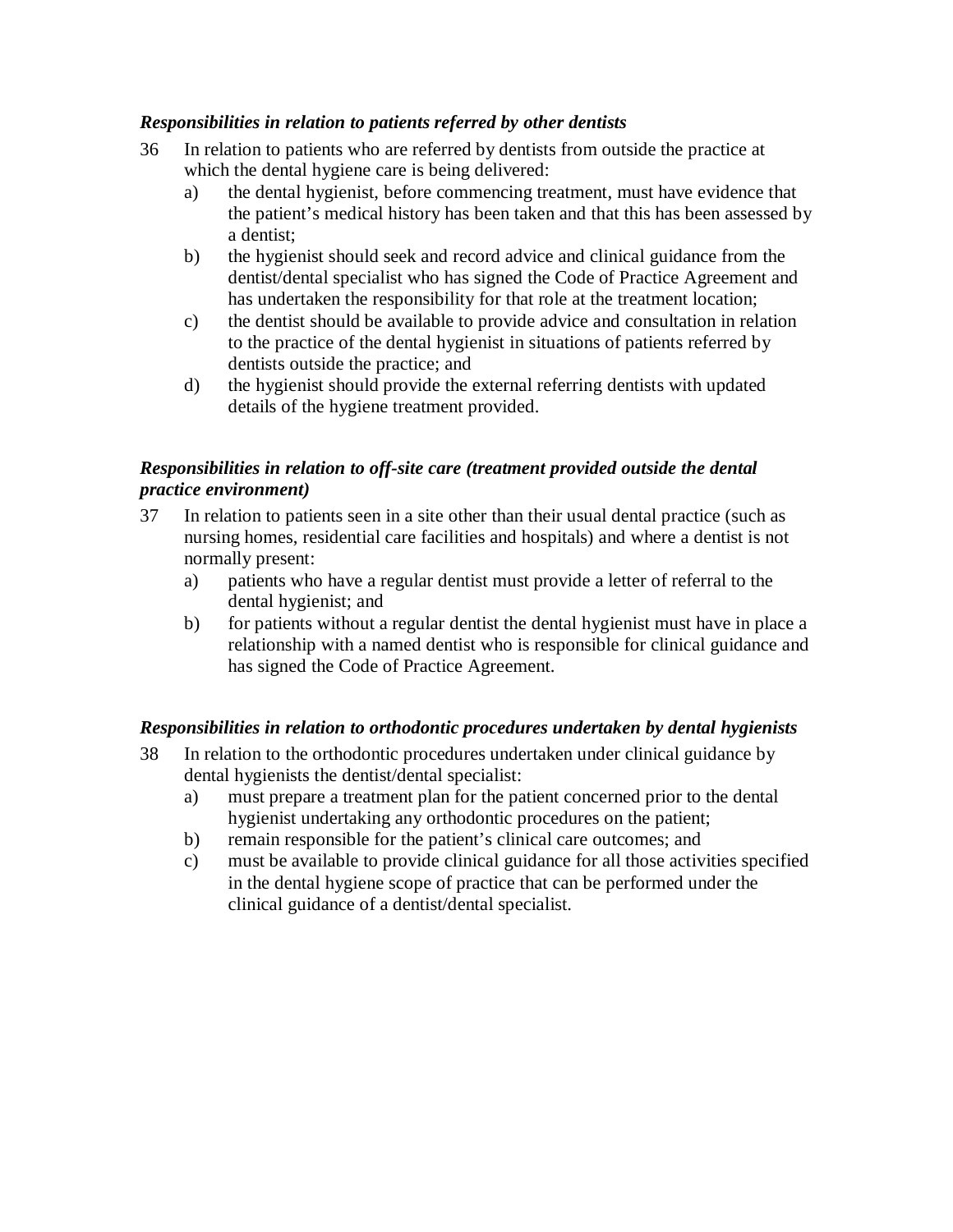#### **Responsibilities in relation to Radiography**

- 39 Dental hygienists, within their registered scope of practice, can take intra-oral and/or extra-oral radiographs. Dentists working with a hygienist must be aware of the exact nature of their registered scopes and whether it extends to include taking intra-oral and/or extra- oral radiographs.
- 40 These registered activities are for the purposes of:
	- a) Intra-oral Radiography taking periapical and bitewing radiographs for the purpose of recognising disease of the periodontium; and
	- b) Extra-oral Radiography taking extra-oral radiographs for the purpose of allowing dentists/dental specialists to appropriately utilise the information these radiographs contain.
- 41 Dental hygienists cannot be licensed to take x-rays under the Radiation Protection Act (1965), and dental x–ray machines must be owned and under the safe care of a licensed person. Only a registered dentist may be granted a licence for dental diagnosis under the Act.
- 42 It is therefore legally necessary for all dental hygienists whose scopes of practice include the taking of intra-oral and/or extra-oral radiographs, to work under the clinical guidance of a dentist for this aspect of their practice.
- 43 The dentist who is providing the radiography clinical guidance must be named in the Code of Practice Agreement. Where a Code of Practice names multiple dentists for professional advice, a single dentist must be clearly identified with the responsibility for dental radiography.

#### **Direct clinical supervision**

- 44 Some activities within the dental hygiene scope of practice require direct clinical supervision of the hygienist by a registered dentist/dental specialist. These activities are:
	- a) applying prescription preventive agents
	- b) administering local anaesthetic
	- c) certain orthodontic procedures<sup>5</sup>
	- d) the treatment of patients under sedation
	- e) laser technology.
- 45 Direct clinical supervision means the clinical supervision provided to a dental hygienist by a practising dentist/dental specialist requires the dentist/dental specialist to be present on the premises at the time the dental hygiene work is carried out. The dentist/dental specialist is accountable for the supervision provided.

<sup>&</sup>lt;u>.</u> 5 The specific orthodontic procedures to be performed under direct clinical supervision is defined in the Dental Hygiene Scope of Practice.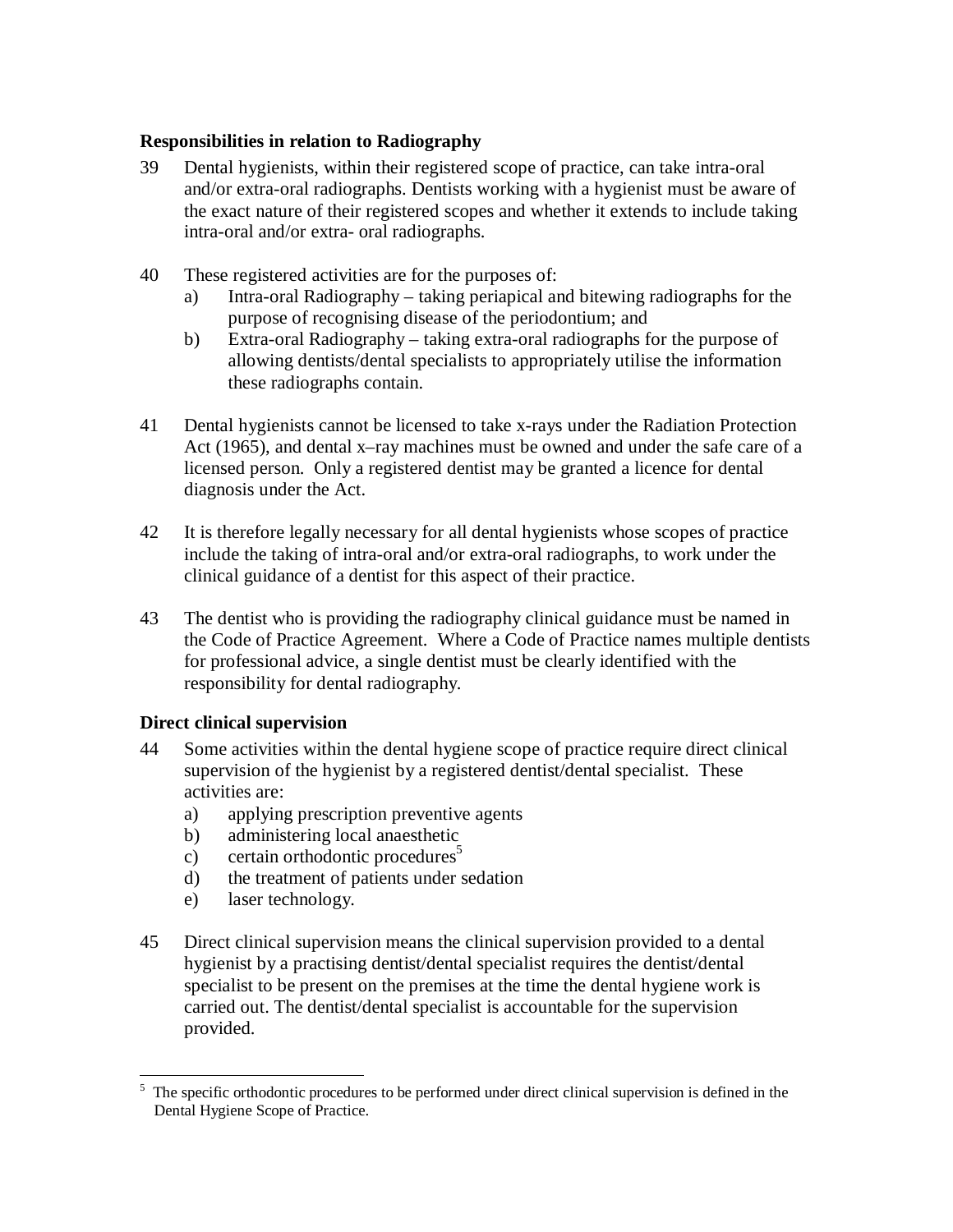- 46 All activities undertaken by dental hygienists with a limited scope require direct clinical supervision.
- 47 Dentists/dental specialists providing direct clinical supervision to hygienists have the same responsibilities in relation to examination and timely advice; continuing professional development; and appropriate management and referral as articulated in the *Responsibilities of the dentist* under the clinical guidance section of this code.

#### *Responsibilities within the 'direct clinical supervision' working relationship*

#### *Local anaesthetic*

48 The dental hygiene scope of practice allows the administering of local anaesthetic using dento-alveolar infiltration and inferior dental nerve block techniques under the direct clinical supervision of a dentist/dental specialist who is present on the premises at which the work is carried out. Accountability for this working relationship resides with both parties.

#### *Sedation procedures*

- 49 In the interests of patient safety, patients receiving dental hygiene treatment while under sedation must have:
	- a) the sedation administered by a suitably trained medical or dental practitioner (dentist/dental specialist), and this must be done in accordance with the joint New Zealand Dental Association/Dental Council Code of Practice "Sedation for Dental Procedures"; and
	- b) a suitably trained health practitioner (e.g. dentist, dental specialist, registered nurse) remain within the direct surgery environment to monitor the patient throughout treatment.
- 50 Given the above requirements, in virtually all instances, the effective, safe and practical delivery of periodontal care to patients under sedation will require the hygienist to refer that care to a dentist/dental specialist. In such circumstances the dentist/dental specialist administers the sedation and performs the clinical work, but is assisted by an appropriately trained assistant in observation, monitoring and resuscitation of sedated patients. This staffing arrangement is described in the Code of Practice "Sedation for Dental Procedures".

#### *Orthodontic procedures undertaken by dental hygienists*

- 51 In relation to the orthodontic procedures undertaken under direct clinical supervision by dental hygienists the dentist/dental specialist:
	- a) must prepare a treatment plan for the patient concerned prior to the dental hygienist undertaking any orthodontic procedures on the patient;
	- b) remain responsible for the patient's clinical care outcomes; and
	- c) must be available on-site for all those procedures specified in the dental hygiene scope of practice that must be performed under the direct clinical supervision of a dentist/dental specialist, to make the individual visit by visit treatment decisions of these specific orthodontic procedures.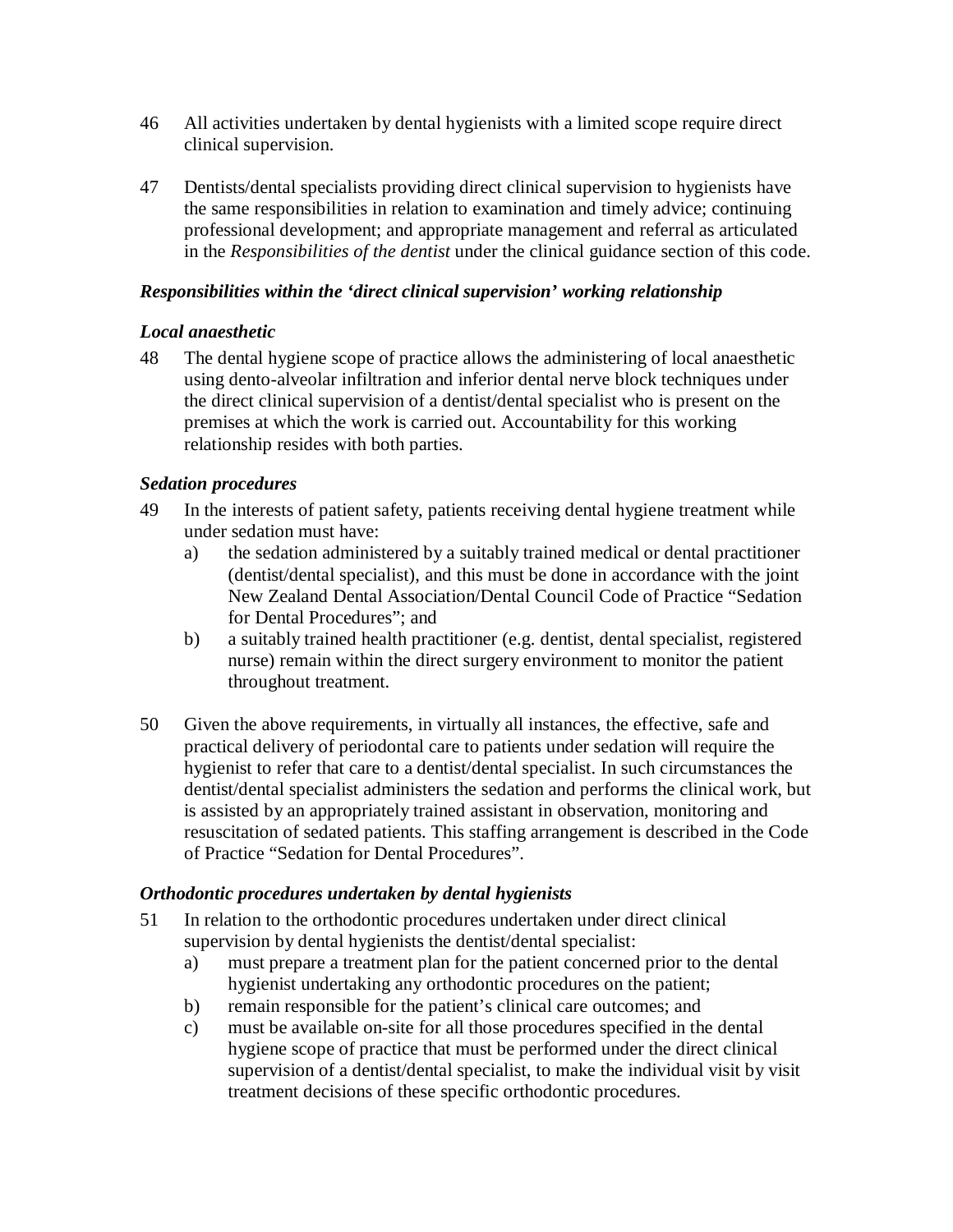#### **Access to prescription drugs**

- 52 The use of medicines is controlled by the Medicines Act 1981 and Medicines Regulations 1984.
- 53 Of particular importance for hygiene practice is the prescription of antibiotics, analgesics and anti-inflammatory medications. The hygienist will need to obtain the required prescription from the dentist within the team providing the patient's care.
- 54 Appropriate mechanisms need to be in place to ensure all patients have access to required medications in an appropriate and timely fashion. In addition, the responsibility and accountability for accurate, updated medical histories also rests with the clinician providing the clinical treatment at each visit. It is not possible to list every circumstance that might occur, but of special relevance is the provision of appropriate prophylactic antibiotic cover in accordance with recognised protocols (e.g. National Heart Foundation guidelines). The obtaining of appropriate cover prior to invasive hygiene treatment by a dental hygienist falls within the responsibilities and accountabilities of that hygienist.

#### **Use of laser technology**

- 55 The use of laser technology, performed under direct clinical supervision, falls within the dental hygiene scope of practice for the removal of calculus and bleaching procedures. The use of laser technology falls outside the dental hygiene scope of practice where the use of that technology removes or alters hard or soft tissue or desensitises teeth.
- 56 Dental hygienists seeking to use laser technology may only do so in accordance with the Council's policy on advanced and new areas of practice. This requires practitioners to have undertaken appropriate training and be assured, based on scientific evidence, of the efficacy of new techniques or procedures before introducing them into their practice.
- 57 Any training course to equip dental hygienists to use laser technology should have the following components:

Didactic components

- laser physics
- biological effects and tissue interactions
- laser safety, hazard identification, control methods
- laser safety standards/regulations
- operative applications/techniques.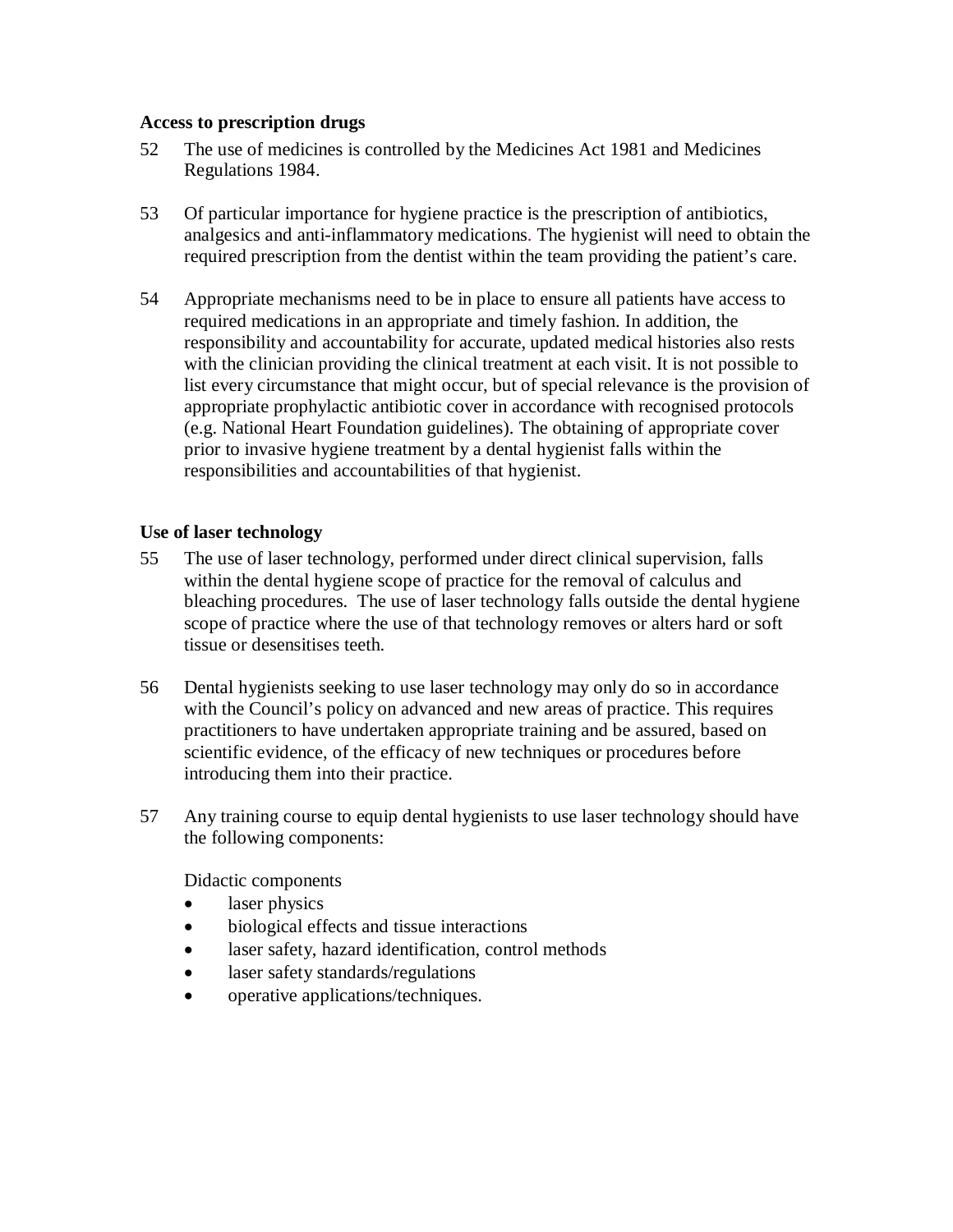Practical components

- simulated techniques
- observation of cases performed by an appropriately trained and practising clinician
- supervised clinical use
- assessment of competency.
- 58 The course or instructor needs to be accredited by New Zealand Dental Association or New Zealand Dental Hygiene Association for verifiable continuing professional development purposes.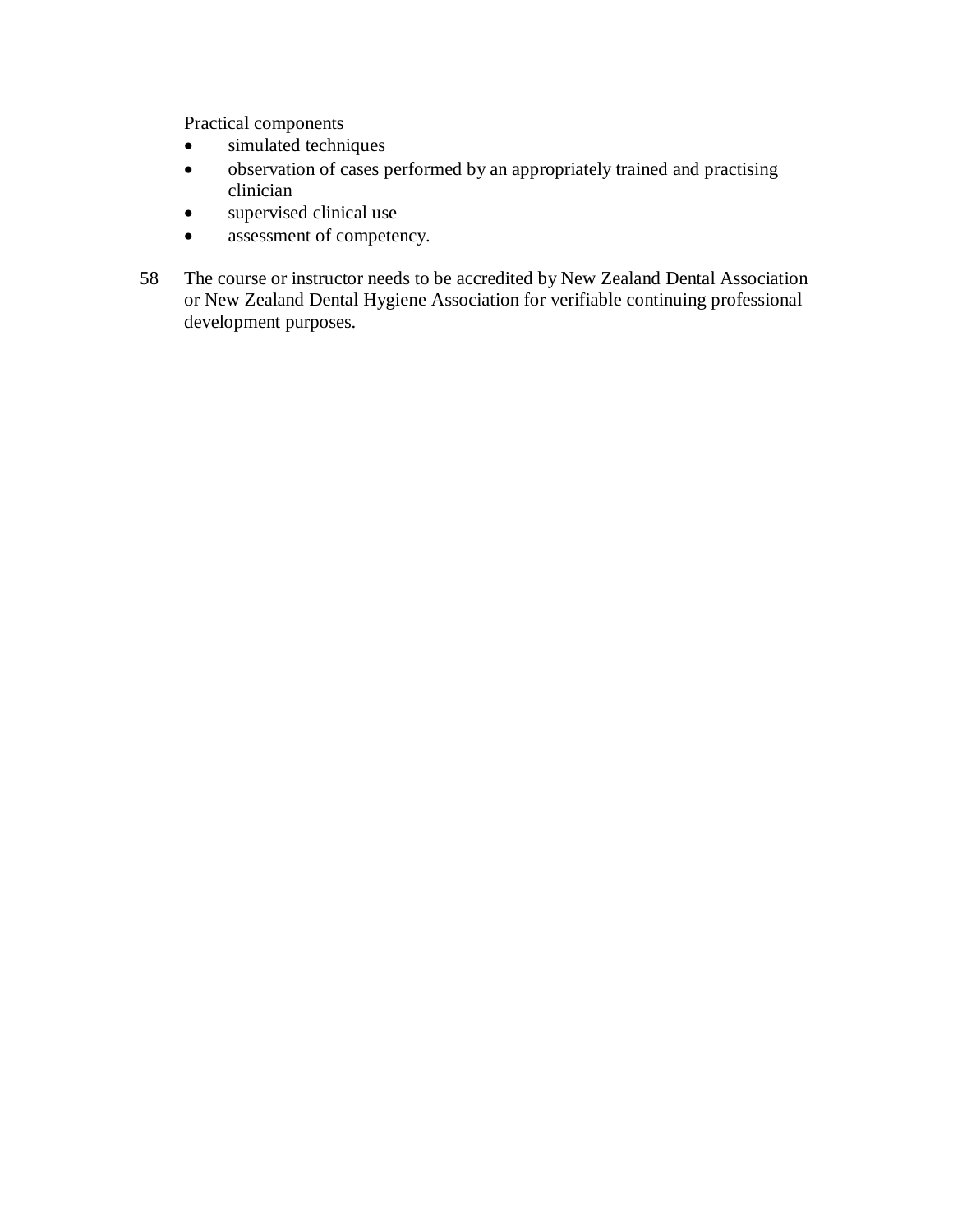# **Code of Practice Agreement for dental hygienists and dentists/dental specialists (i) Registered Dental Hygienist**

|                                                                                                  | (Insert name)    |          |         |
|--------------------------------------------------------------------------------------------------|------------------|----------|---------|
| I am registered in the following scope of practice (please tick):                                |                  |          |         |
| Dental Hygiene                                                                                   |                  |          |         |
| with the following <b>exclusions</b> on my registration:                                         |                  |          |         |
| Radiography: Intra-oral                                                                          |                  |          |         |
| Radiography: Extra-oral                                                                          |                  |          |         |
| <b>Local Anaesthetic</b>                                                                         |                  |          |         |
| <b>Orthodontic Practice</b>                                                                      |                  |          |         |
| None                                                                                             |                  |          |         |
| Dental Hygiene with a limited scope of practice<br>(previously registered as a Dental Auxiliary) |                  |          |         |
| I have read, understand and will abide by this Code of Practice                                  |                  |          |         |
|                                                                                                  | <b>Hygienist</b> |          |         |
| (Signed)                                                                                         |                  |          |         |
|                                                                                                  | Dentist          |          | Dentist |
| (Name of dentist)                                                                                |                  | (Signed) |         |
|                                                                                                  | Dentist          |          | Dentist |
| (Name of dentist)                                                                                |                  | (Signed) |         |
|                                                                                                  | Dentist          |          | Dentist |
| (Name of dentist)                                                                                |                  | (Signed) |         |
|                                                                                                  |                  | Date     |         |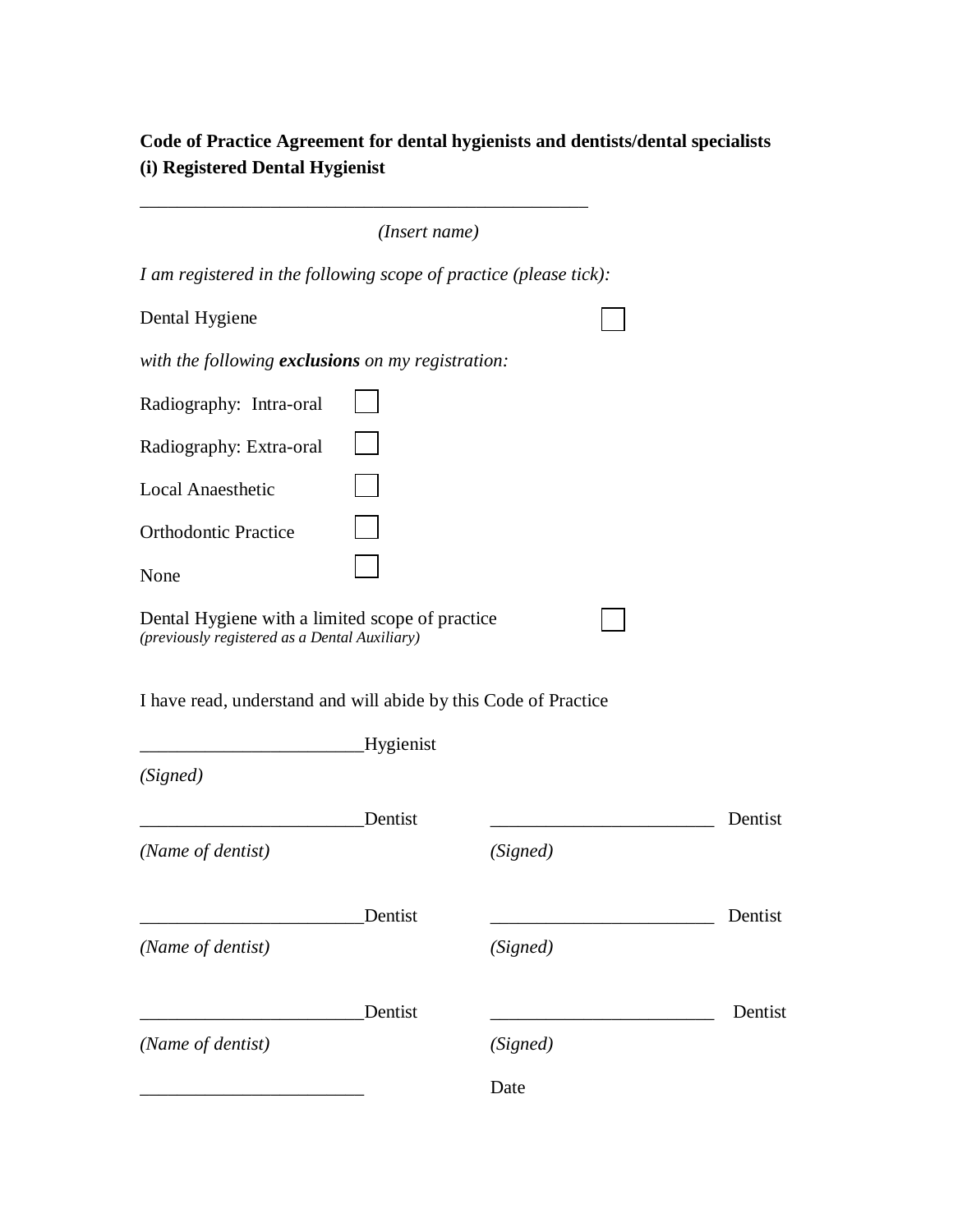(ii) At these listed location (s)

The following dentist(s) / dental specialist(s) are responsible for providing the above signed registered dental hygienist with clinical guidance and access to prescription medicines in accordance with this Code of Practice.

\_\_\_\_\_\_\_\_\_\_\_\_\_\_\_\_\_\_\_\_\_\_\_\_ *(Name of dentist)*

\_\_\_\_\_\_\_\_\_\_\_\_\_\_\_\_\_\_\_\_\_\_\_\_ *(Name of dentist)*

\_\_\_\_\_\_\_\_\_\_\_\_\_\_\_\_\_\_\_\_\_\_\_\_ *(Name of dentist)* 

and

The following dentist(s) / dental specialist(s) holds a current **radiography** licence and is responsible for the clinical guidance related to radiography and in accordance with the above dental hygienist's registered scope of practice.

\_\_\_\_\_\_\_\_\_\_\_\_\_\_\_\_\_\_\_\_\_\_\_\_ *(Name of dentist)*

and

In the situation of **patient self-referral** to the dental hygienist the following dentist(s) / dental specialist(s) are responsible for providing the above signed registered dental hygienist with clinical guidance and access to prescription medicines in accordance with this Code of Practice.

\_\_\_\_\_\_\_\_\_\_\_\_\_\_\_\_\_\_\_\_\_\_\_\_ *(Name of dentist)*

\_\_\_\_\_\_\_\_\_\_\_\_\_\_\_\_\_\_\_\_\_\_\_\_ *(Name of dentist)*

\_\_\_\_\_\_\_\_\_\_\_\_\_\_\_\_\_\_\_\_\_\_\_\_ *(Name of dentist)*

#### **Notes**

Please note this Agreement is location specific – i.e. at a particular location a particular dentist(s) is agreeing to responsibilities as per the Code of Practice.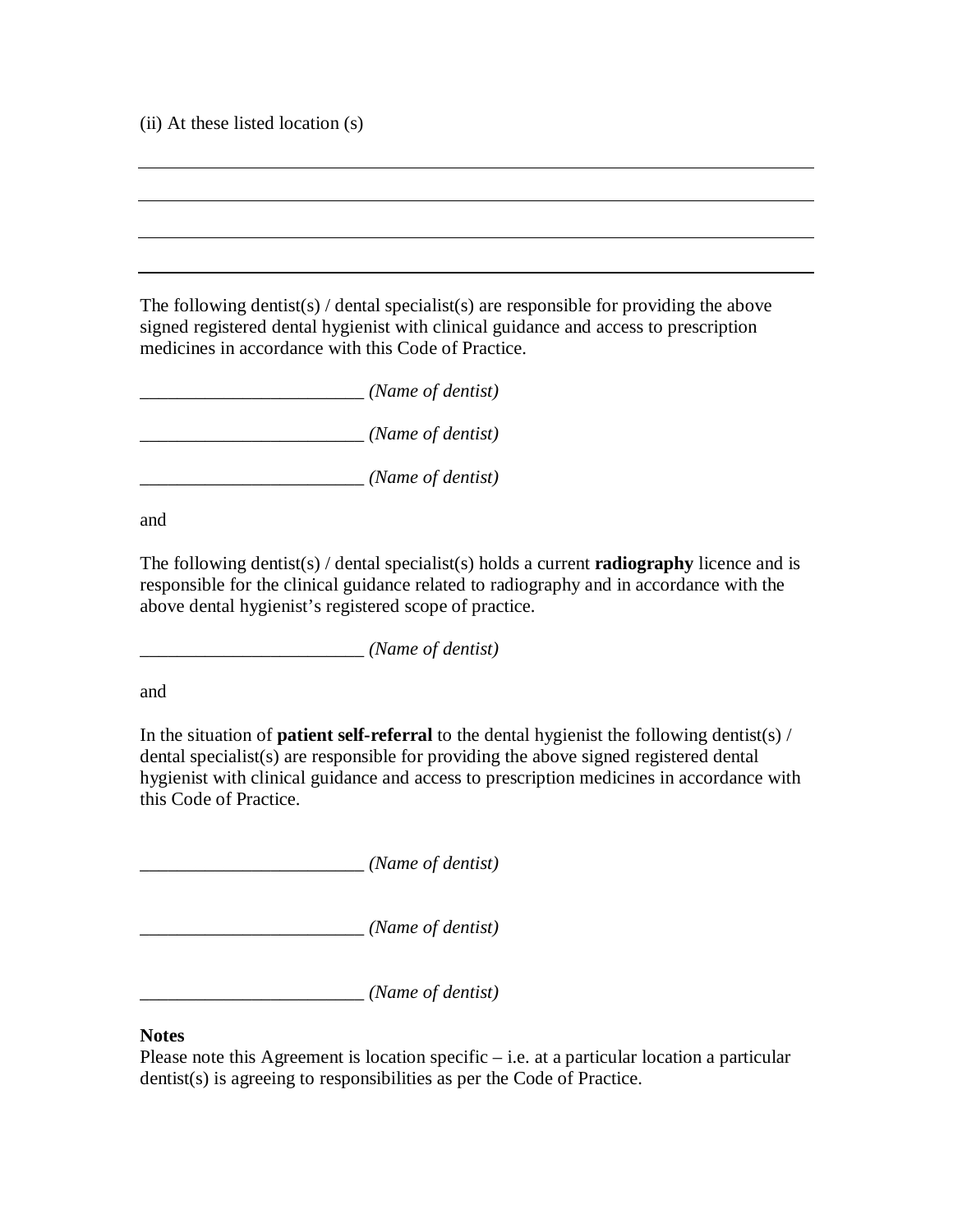# **Appendix 1 – Scope of practice**

## **Dental Hygiene**

-

#### **Scope of Dental Hygiene Practice**

The scope of practice for dental hygiene is set out in the documented "Detailed Scope of Practice for Dental Hygiene Practice" produced and published from time to time by the Dental Council.

Dental hygiene practice is a subset of the practice of dentistry, and is commensurate with a dental hygienist's approved education, training and competence.

A dental hygienist's major role is in the provision of oral health education and the prevention of oral disease to promote healthy oral behaviours. A dental hygienist's primary task is in prevention and non-surgical treatment of periodontal diseases. A dental hygienist guides patients' personal care to maintain sound oral tissues as an integral part of their general health.

Dental hygienists practise in a team situation with clinical guidance provided by a practising dentist or dental specialist<sup>1</sup>, though some aspects of the scope of practice are provided under direct clinical supervision<sup>2</sup>.

#### **Detailed Scope of Practice for Dental Hygiene Practice**

The Dental Council defines the practice of dentistry as the maintenance of health through the assessment, diagnosis, management, treatment and prevention of any disease, disorder or condition of the orofacial complex and associated structures.

Dental hygiene practice is a subset of the practice of dentistry, and is commensurate with a dental hygienist's approved education, training and competence.

A dental hygienist's major role is in the provision of oral health education and the prevention of oral disease to promote healthy oral behaviours. A dental hygienist's primary task is in prevention and non-surgical treatment of periodontal diseases. A dental hygienist guides patients' personal care to maintain sound oral tissues as an integral part of their general health. Dental hygienists practise in a team situation with clinical guidance provided by a practising dentist or dental specialist, though some aspects of the scope of practice are provided under direct clinical supervision.

<sup>1</sup> **Clinical guidance** means the professional support and assistance provided to a dental hygienist by a practising dentist or dental specialist as part of the provision of overall integrated care to the patient group. Dental hygienists and dentists or dental specialists normally work from the same premises providing a team approach. Clinical guidance may be provided at a distance but appropriate access must be available to ensure that the dentist or dental specialist is able to provide guidance and advice, when required, and maintain general oversight of the clinical care outcomes of the patient group. Dental hygienists are responsible and accountable for their own clinical practice within their scope of practice but the dentist or dental specialist is responsible and accountable for the clinical guidance provided. Further detail on the working relationship between dental hygienists and dentists will be set out in the relevant Dental Council Code of Practice.

<sup>&</sup>lt;sup>2</sup> Direct clinical supervision means the clinical supervision provided to a dental hygienist by a practising dentist or dental specialist when the dentist is present on the premises at the time the dental hygiene work is carried out.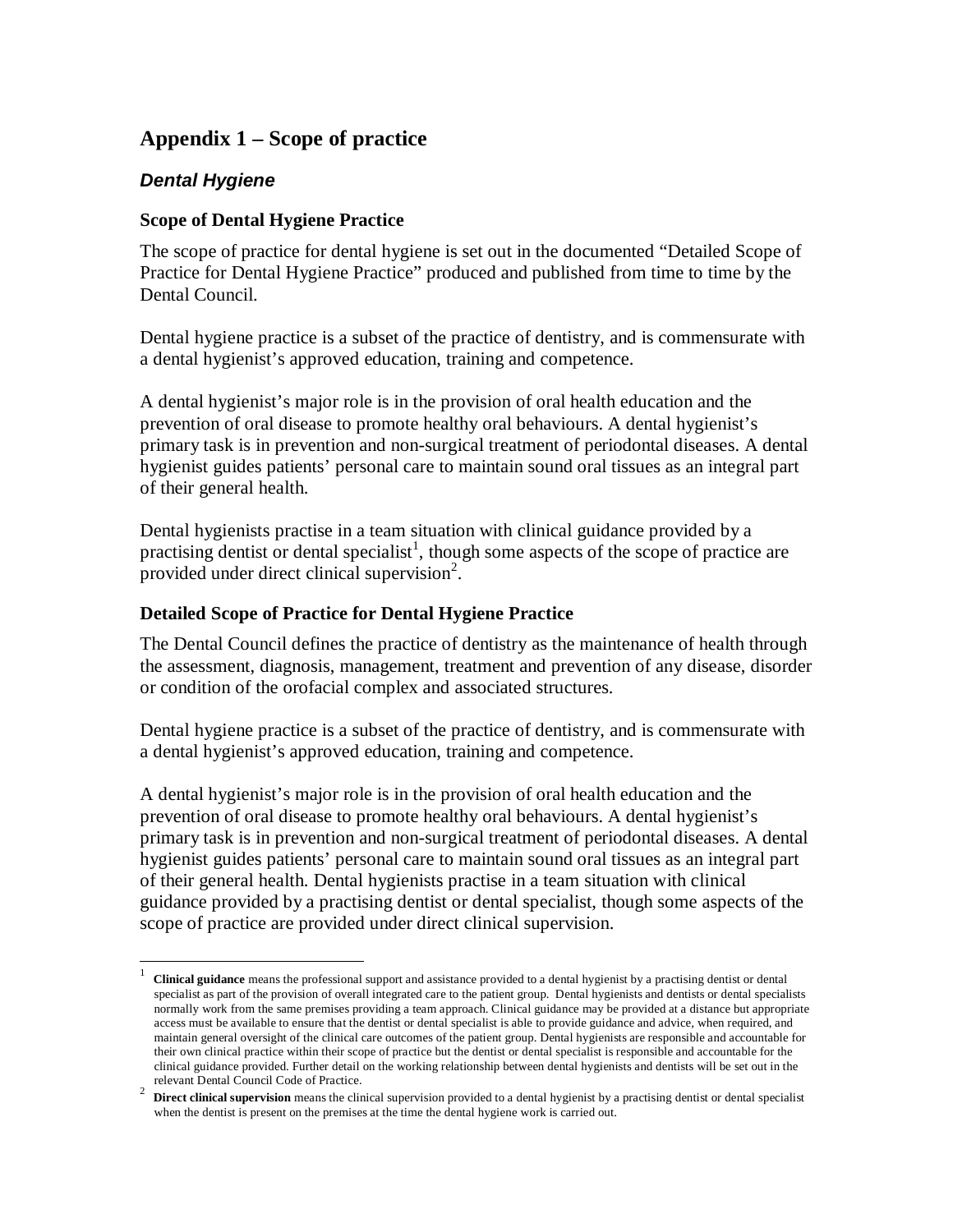Dental hygiene practice includes teaching, research and management given that such roles influence clinical practice and public safety.

Dental hygiene practice involves the following aspects -

# *Provided under clinical guidance:*

- Obtaining and reassessing medical and dental health histories.
- Examination of oral tissues and recognition of abnormalities.
- Assessing and provisionally diagnosing disease of periodontal tissues, and appropriate referral.
- Obtaining informed consent for dental hygiene care plans.
- Providing oral health education, information, promotion and counselling.
- Scaling, debridement and prophylaxis of supra and subgingival tooth surfaces.
- Applying and dispensing non-prescription preventive agents and fissure sealants.
- Applying and dispensing topical agents for the treatment of tooth surface sensitivity and tooth discolouration.
- Administering topical local anaesthetic.
- Taking impressions, recording occlusal relationships and making study models.
- Taking impressions, constructing and fitting mouthguards and bleaching trays.
- Taking intra and extra-oral photographs.
- Performing postoperative procedures such as removal of sutures and placement and removal of periodontal dressings.
- Recontouring and polishing of restorations.
- Taking periapical and bitewing radiographs for the purpose of recognising disease of the periodontium<sup>3</sup>.
- Taking extra-oral radiographs.
- Assisting the dentist or dental specialist in implementing orthodontic treatment plans, prepared by the dentist or dental specialist responsible for the patient's clinical care outcomes, through performing the following orthodontic procedures:
	- o Tracing cephalometric radiographs.
	- o Supragingival polishing of teeth (as part of oral hygiene, before bonding and after removal of fixed attachments).
	- o Providing oral hygiene instruction and advice on the care and maintenance of orthodontic appliances.
	- o Making study models, and fabricating retainers, and undertaking other simple laboratory procedures of an orthodontic nature.

# *Provided under the direct clinical supervision of a dentist or dental specialist:*

- Applying prescription preventive agents.
- Administering local anaesthetic using dentoalveolar infiltration and inferior dental nerve block techniques.

 $\frac{1}{3}$  Section 15 of the Radiation Protection Act 1965 requires non-licensed persons who take x-rays to do so under the supervision or instructions of a person who holds a licence under that Act.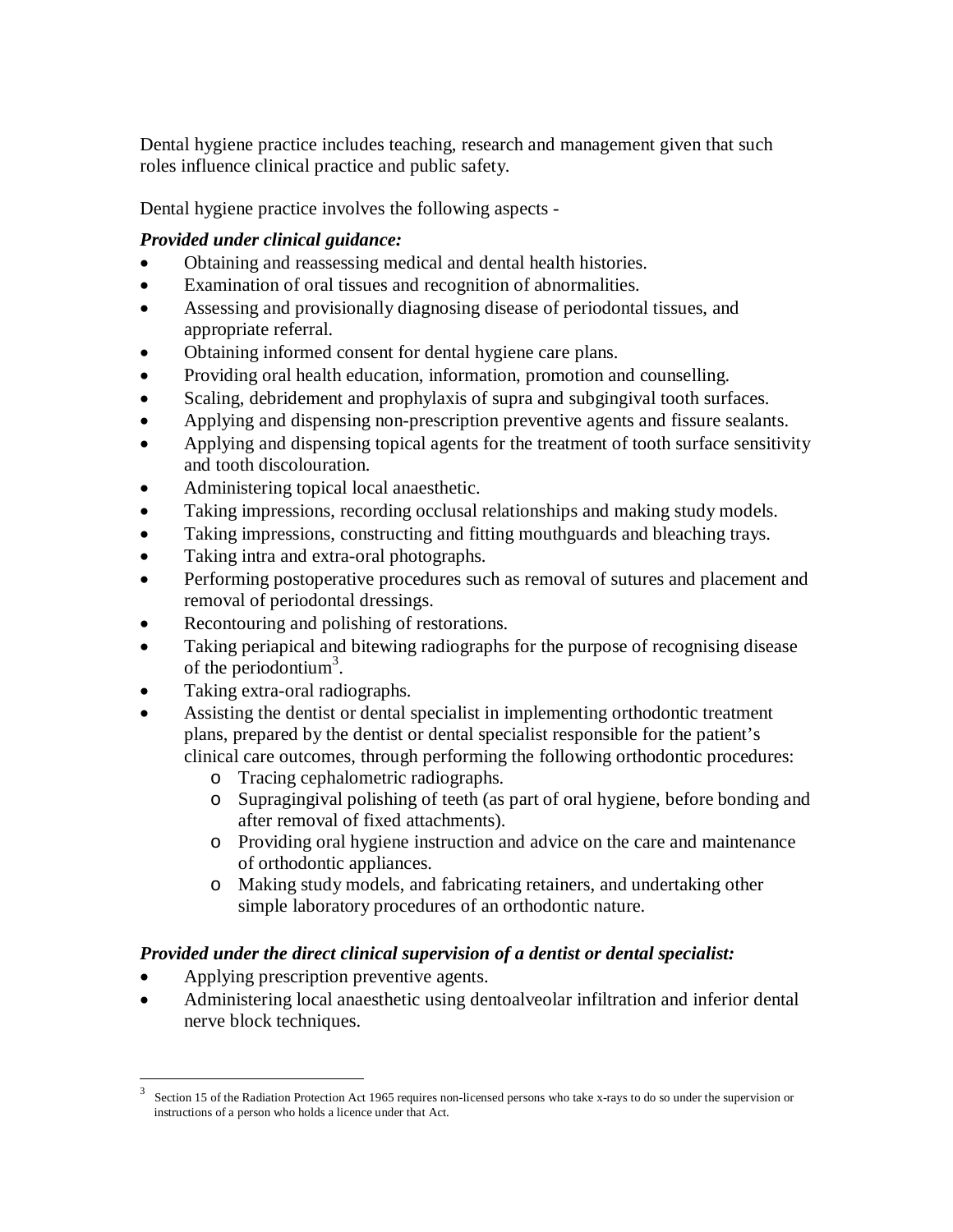- Assisting the dentist or dental specialist in implementing orthodontic treatment plans, prepared by the dentist or dental specialist responsible for the patient's clinical care outcomes, through performing the following orthodontic procedures:
	- o Placing separators.
	- o Sizing of metal bands and their cementation including loose bands during treatment.
	- o Preparation of teeth for the bonding of fixed attachments and fixed retainers.
	- o Indirect bonding of brackets as set up by the dentist or dental specialist.
	- o Placing archwires as formed by the dentist or dental specialist when necessary and replacing ligatures /closing self ligating brackets.
	- o Removing archwires after removing elastomeric or wire ligatures, or opening self ligating brackets.
	- o Removing fixed orthodontic attachments and retainers.
	- o Removing adhesives after the removal of fixed attachments using burs in slow speed handpieces where there is minimal potential for the removal of enamel.
	- o Trial fitting of removable appliances. This does not include activation.
	- o Fitting of passive removable retainers.
	- o Bonding preformed fixed retainers.

## **Prescribed Qualifications**

- 1. Bachelor of Oral Health, University of Otago; or
- 2. Bachelor of Health Science in Oral Health, Auckland University of Technology; or
- 3. Certificate in Dental Hygiene issued by Otago Polytechnic and approved experience in the provision of oral health services within the scope of dental hygiene practice; and Dental Council approved courses for Administering Local Anaesthetic, Undertaking Orthodontic Procedures, Intra-oral Radiography and Extra-oral Radiography; or
- 4. New Zealand Defence Force training programme in Dental Hygiene and approved experience in the provision of oral health services within the scope of dental hygiene practice; and Dental Council approved courses for Administering Local Anaesthetic, Undertaking Orthodontic Procedures, Intra-oral Radiography and Extra-oral Radiography; or
- 5. Diploma in Dental Hygiene issued by a New Zealand educational institution; and Dental Council approved courses for Administering Local Anaesthetic, Undertaking Orthodontic Procedures, Intra-oral Radiography and Extra-oral Radiography; or
- 6. Diploma in Dental Hygiene, University of Otago (Orthodontic Procedures conferred from 2002) and Dental Council approved courses for Administering Local Anaesthetic and Extra-oral Radiography, or
- 7. Bachelor of Health Science (Endorsement in Dental Hygiene), University of Otago; or
- 8. an undergraduate dental hygiene degree or diploma from the Australian Dental Council or Dental Board of Australia accredited educational institution that included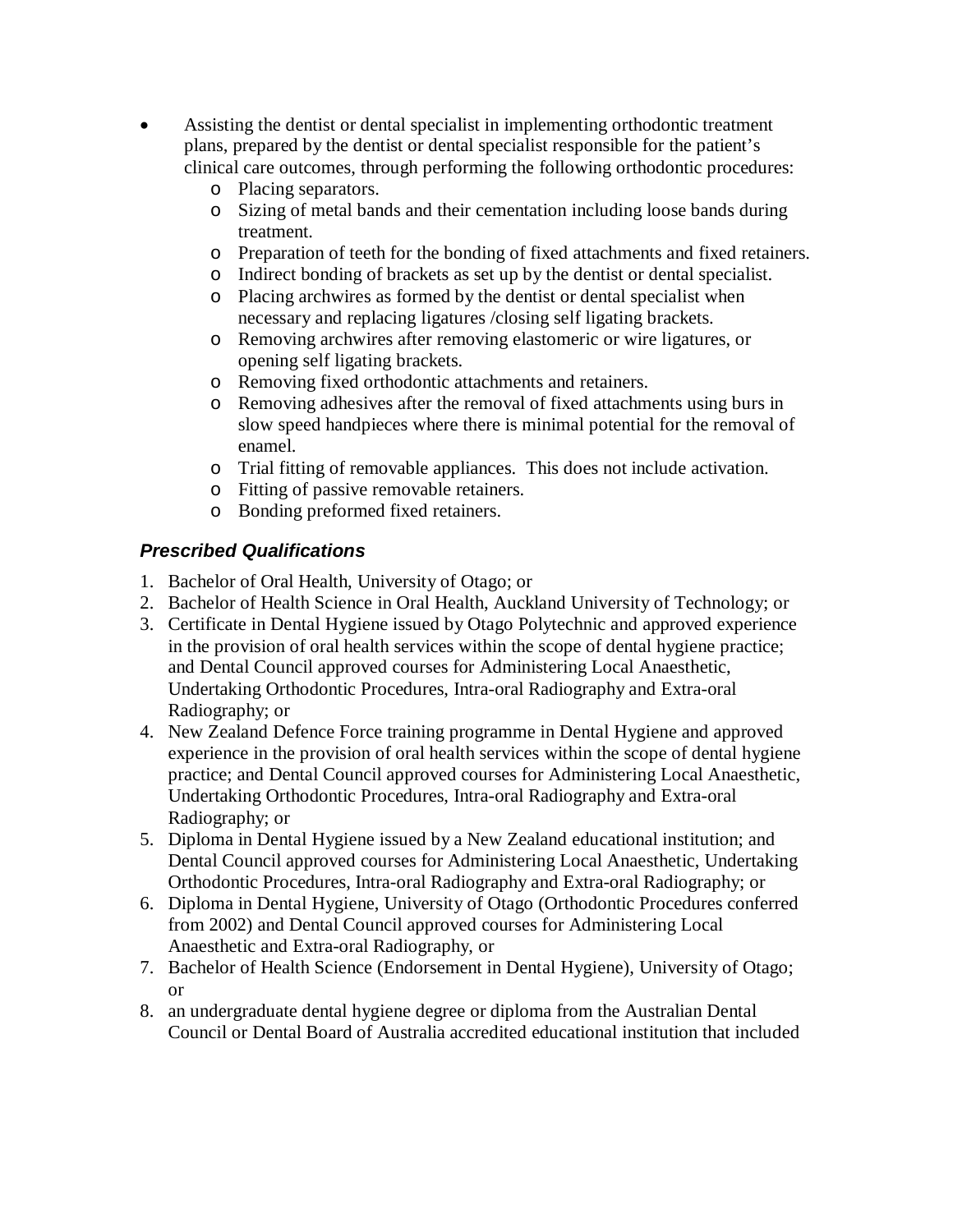education in Administering Local Anaesthetic, Undertaking Orthodontic Procedures, Intra-oral Radiography and Extra-oral Radiography and registration in Australia<sup>4</sup>; or

- 9. an undergraduate dental hygiene degree or diploma, or undergraduate dental degree; and a pass in the Dental Council Dental Hygiene Registration Examination; or
- 10. an undergraduate dental hygiene degree or diploma or undergraduate dental degree and a pass in the USA National Board Dental Hygiene Examination or Canadian National Dental Hygiene Certification Examination and a pass in a USA or Canadian regional or state board dental hygiene clinical examination; and registration with a USA or Canadian dental authority; and Dental Council approved courses for Administering Local Anaesthetic, Undertaking Orthodontic Procedures, Intra-oral Radiography and Extra-oral Radiography; or
- 11. a Commission on Dental Accreditation (CDA) accredited undergraduate dental hygiene degree or diploma; a pass in the USA National Board Dental Hygiene Examination or Canadian National Dental Hygiene Certification Examination; and registration with a USA or Canadian dental authority; and Dental Council approved courses for Administering Local Anaesthetic, Undertaking Orthodontic Procedures, Intra-oral Radiography and Extra-oral Radiography; or
- 12. a General Dental Council (GDC) accredited undergraduate dental hygiene degree or diploma from the United Kingdom; and registration with the GDC; and Dental Council approved courses for Administering Local Anaesthetic, Undertaking Orthodontic Procedures, Intra-oral Radiography and Extra-oral Radiography; or
- 13. a Certificate or Diploma in Dental Hygiene conferred by the GDC; and registration with the GDC; and Dental Council approved courses for Administering Local Anaesthetic, Undertaking Orthodontic Procedures, Intra-oral Radiography and Extraoral Radiography.

-

<sup>4</sup> With the introduction of the National Registration and Accreditation Scheme in 2010 all Australian State Licensing Boards were replaced by the Dental Board of Australia.